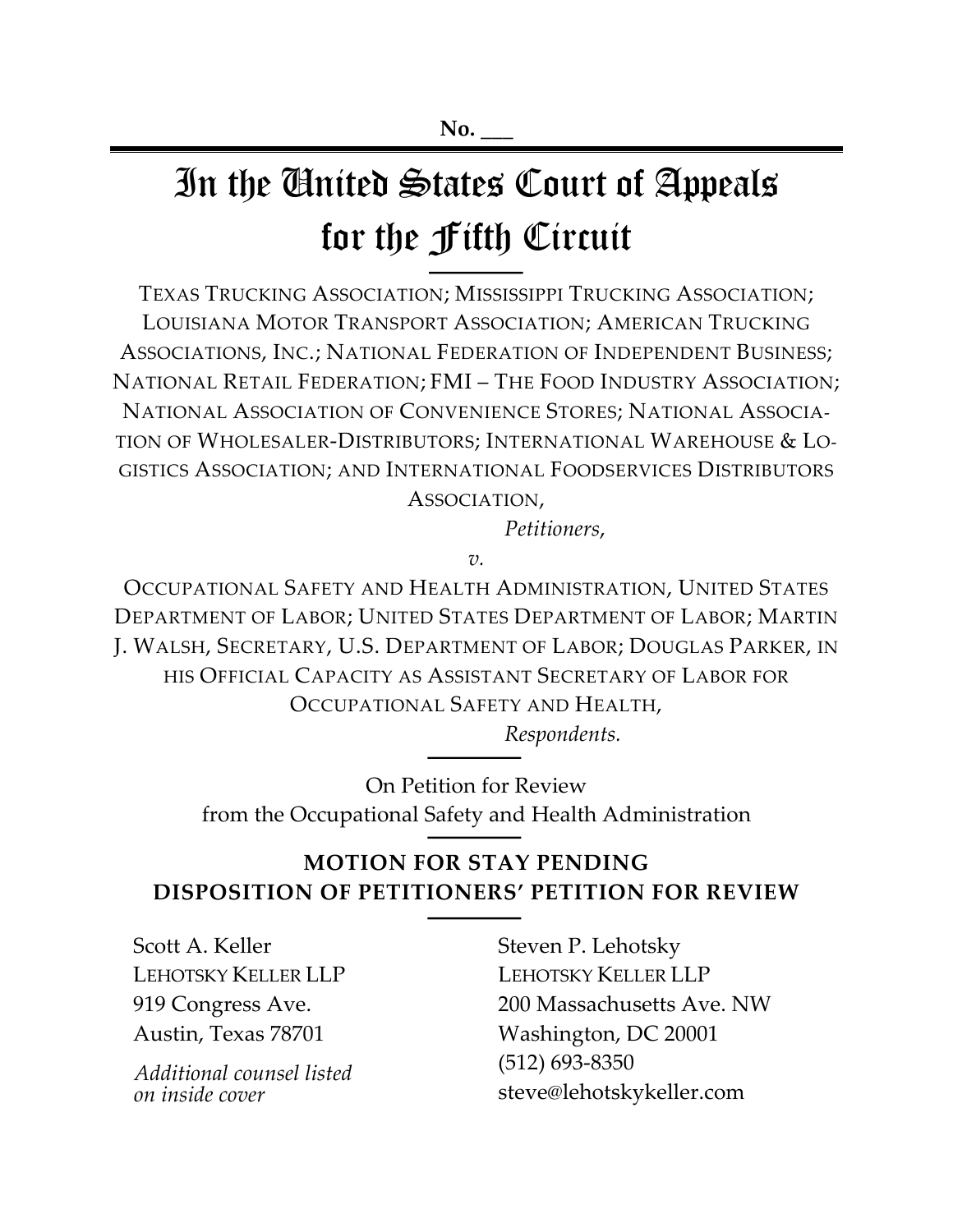Katherine C. Yarger LEHOTSKY KELLER LLP 1550 Dayton St. Unit 362 Denver, CO 80010

Michael B. Schon LEHOTSKY KELLER LLP 200 Massachusetts Ave. NW Washington, DC 20001

Joshua P. Morrow LEHOTSKY KELLER LLP 919 Congress Ave. Austin, Texas 78701

*Counsel for Petitioners*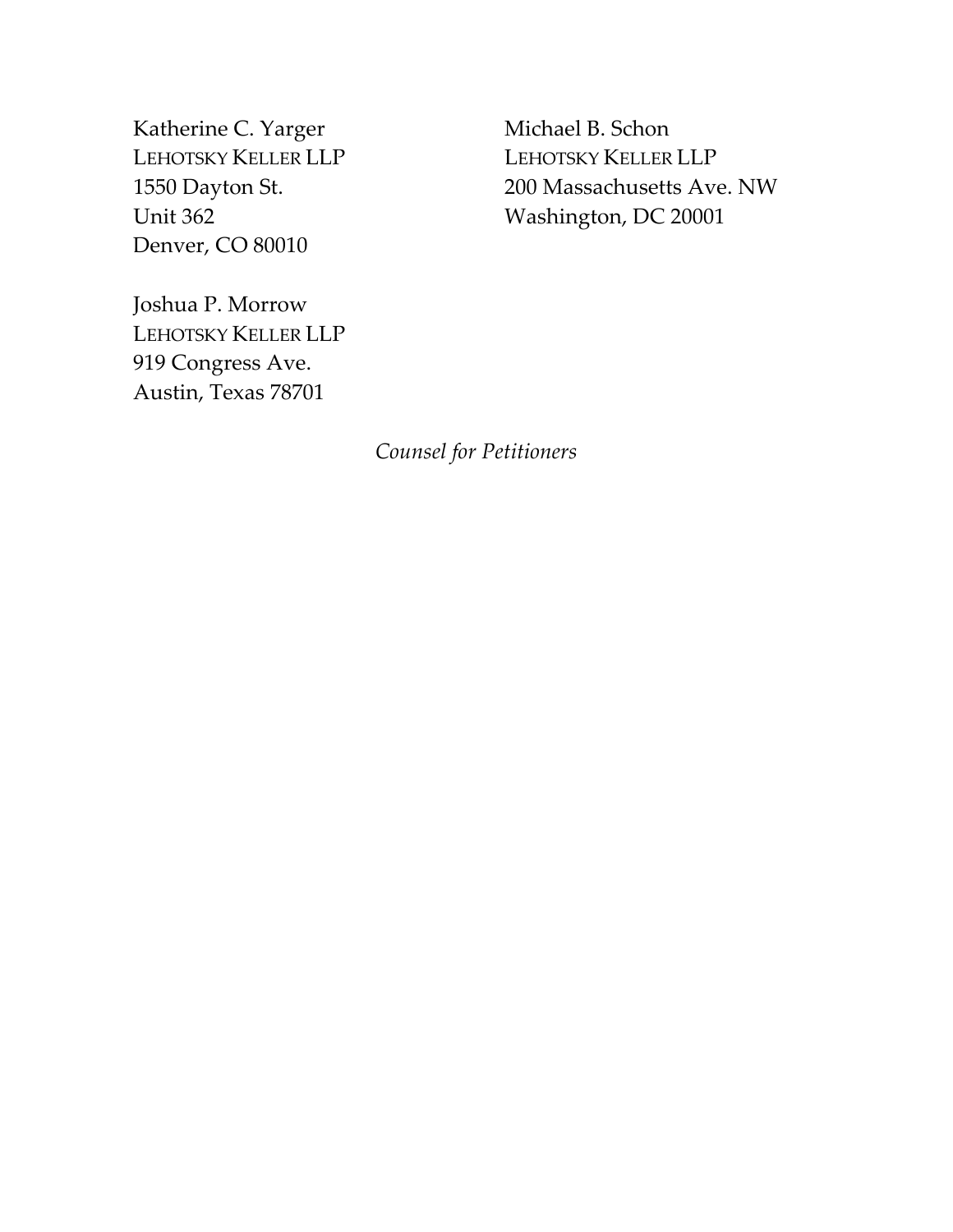# **CERTIFICATE OF INTERESTED PERSONS**

The undersigned counsel of record certifies that the following listed persons and entities as described in the fourth sentence of Rule 28.2.1 have an interest in the outcome of this case. In accordance with Federal Rule of Appellate Procedure 26.1, the undersigned counsel certifies that none of the named Petitioners has any parent corporation and that no publicly held corporation holds more than 10% of their stock. These representations are made in order that the judges of this Court may evaluate possible disqualification or recusal.

## **Petitioners:**

Texas Trucking Association Mississippi Trucking Association Louisiana Motor Transport Association American Trucking Associations, Inc. National Federation of Independent Business National Association of Wholesaler-Distributors International Warehouse and Logistics Association International Foodservices Distributors Association FMI – The Food Industry Association National Association of Convenience Stores National Retail Federation

## **Counsel for Petitioners:**

Steven P. Lehotsky (lead counsel) Scott A. Keller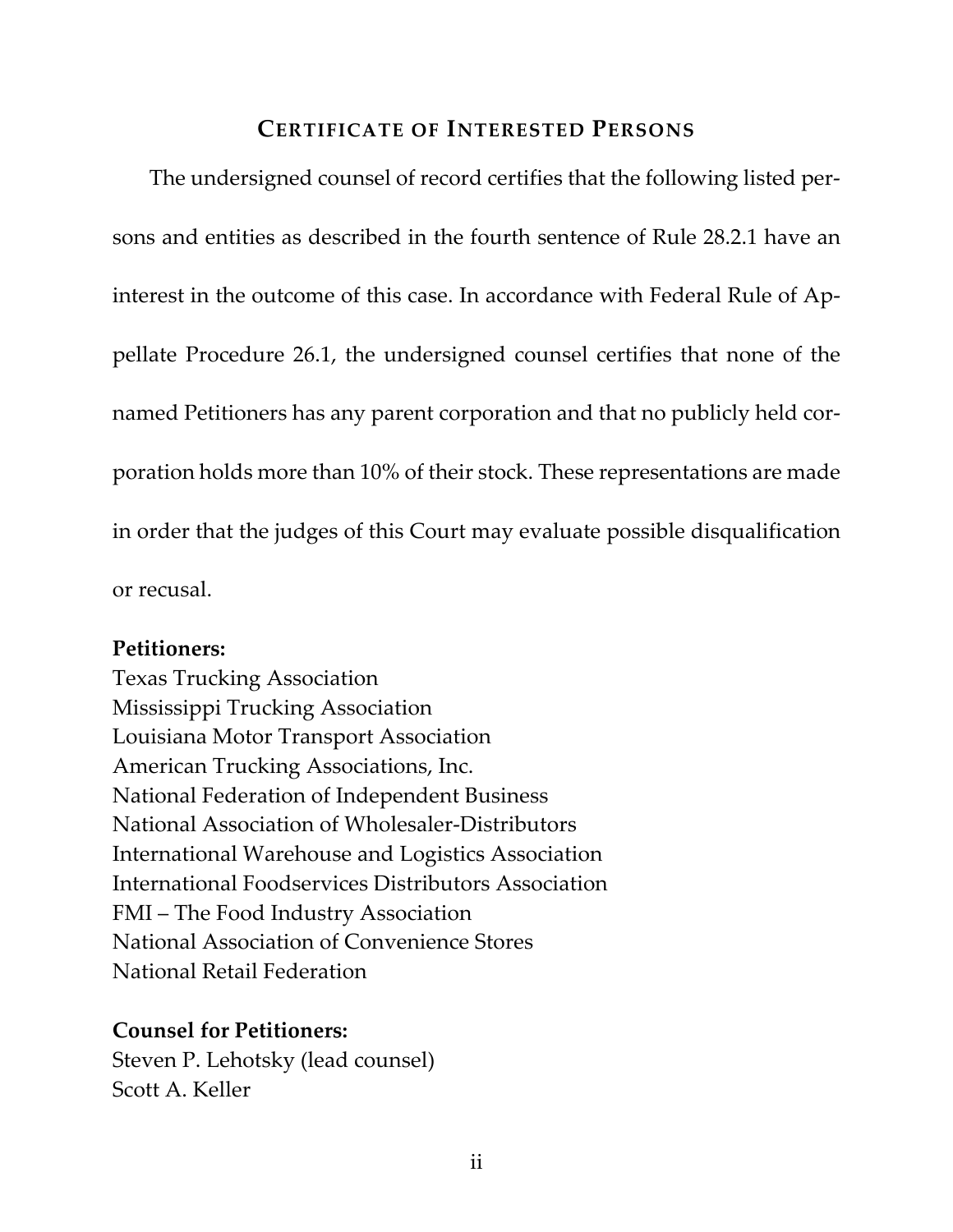Michael B. Schon Katherine C. Yarger Joshua P. Morrow *Lehotsky Keller LLP*

## **Respondents:**

Occupational Safety and Health Administration United States Department of Labor Martin J. Walsh, in his official capacity as Secretary of the U.S. Department of Labor Douglas L. Parker, in his Official Capacity as Assistant Secretary of Labor for

Occupational Safety and Health.

## **Counsel for Respondents:**

Brian M. Boynton Sarah E. Harrington Michael S. Raab Adam C. Jed Brian J. Springer Martin Totaro *U.S. Department of Justice*

Seema Nanda Edmund C. Baird Louise M. Betts Brian Broecker Marisa C. Schnaith *U.S. Department of Labor*

*/s/ Steven P. Lehotsky*

Steven P. Lehotsky Counsel of Record for Petitioners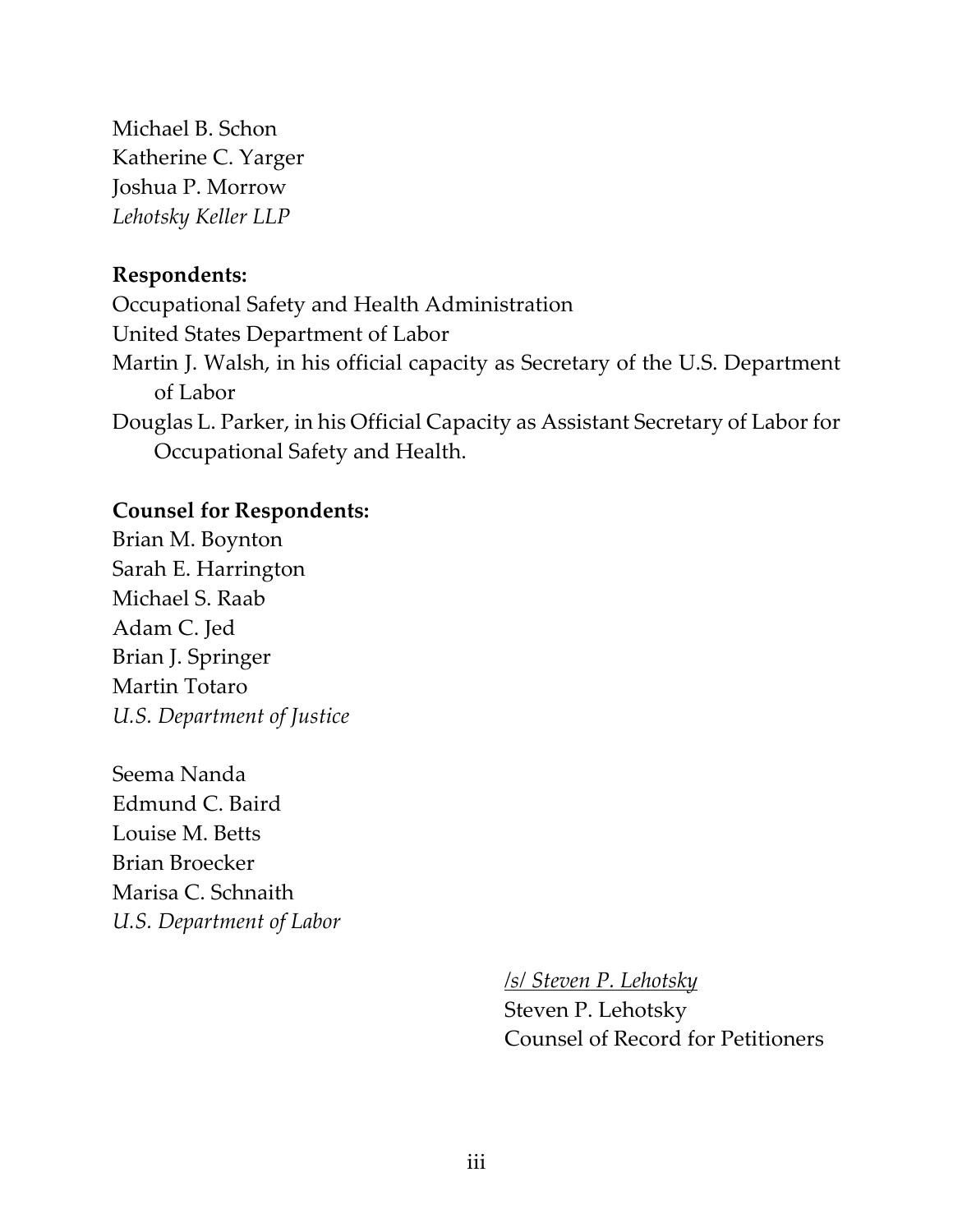#### **INTRODUCTION**

Petitioners, their members, and American businesses have contributed significantly to fighting COVID-19, including substantial efforts to make vaccines available and encourage employees to protect themselves against this pandemic. Petitioners are trade associations representing businesses across the economy. Their members have seen COVID-19 wreak havoc on their employees and communities. This is not a case about the efficacy of COVID-19 vaccines, which are a marvel of modern medicine. Petitioners' members have taken extraordinary measures to protect their employees, customers, and communities during the pandemic. They have distributed, incentivized, encouraged, and in some cases mandated the vaccine.

This is a case about American businesses that do not want to face the immediate irreparable harm of losing employees, incurring substantial and unrecoverable compliance costs, and worsening already fragile supply chains and labor markets. Yet that is precisely what would result from the Occupational Safety and Health Administration's "COVID-19 Vaccination and Testing; Emergency Temporary Standard." 86 Fed. Reg. 61,402 (Nov. 5, 2021).

This challenged action is an extreme assertion of administrative power. OSHA created an immediately effective COVID-19 vaccine-and-testing mandate for most businesses with 100 or more employees. OSHA admits that its sweeping standard would cover "84 million" Americans—over 25%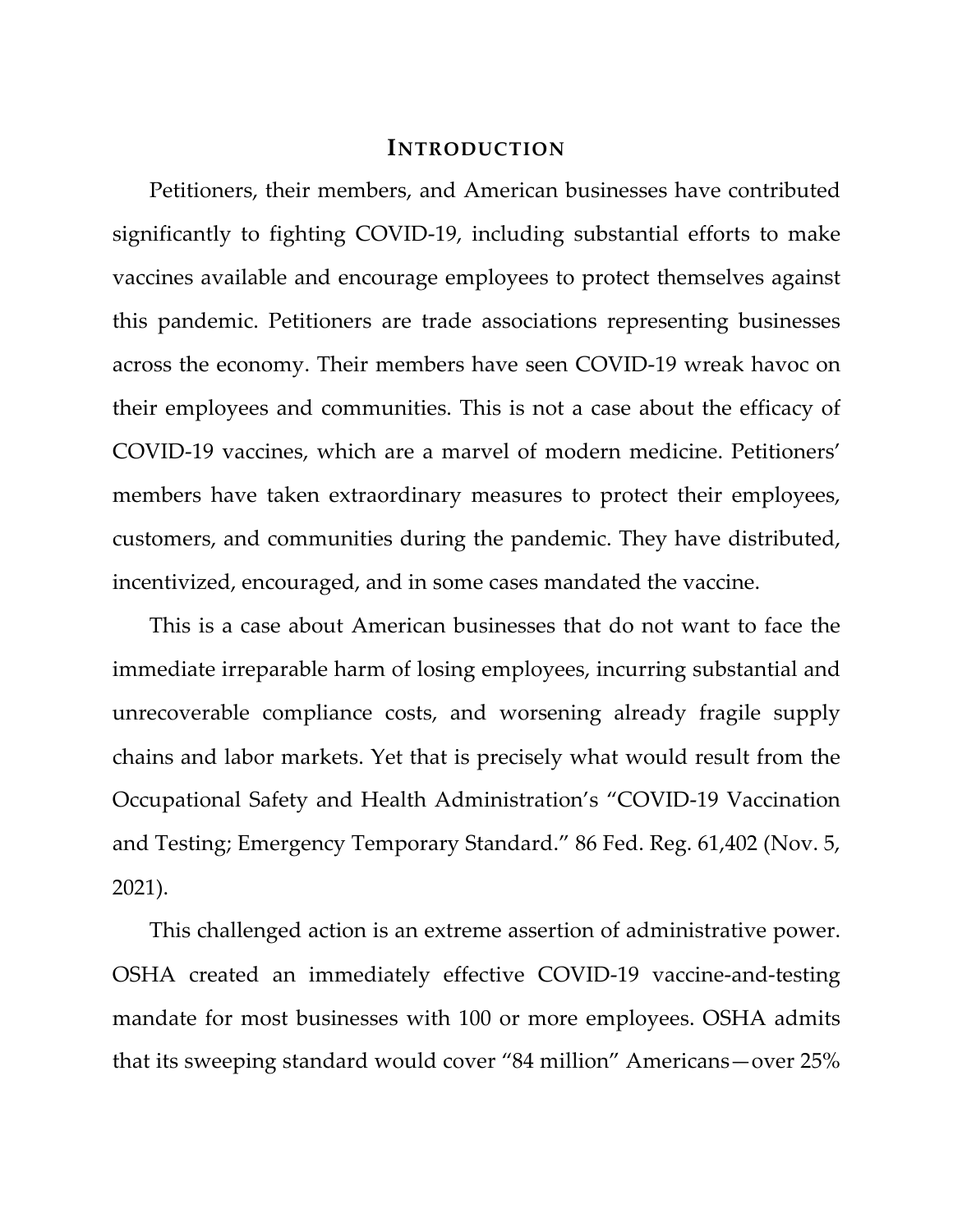of the population. *Id.* at 61,475. And OSHA concedes that COVID-19 "is not a uniquely work-related hazard." *Id.* at 61,407. Nevertheless, this federal agency, itself tasked with regulating workplace hazards, is attempting to require most American businesses with 100 or more employees to face staggering fines unless their employees either get vaccinated or submit to weekly COVID-19 tests. *E.g.*, *id.* at 61,475. And OSHA attempts to require these businesses to keep onerous databases of their employees' COVID-19 vaccineand testing-statuses, which can be handed over to the federal government at OSHA's direction. *Id.* at 61,548.

This regime was never subject to the notice-and-comment procedure that OSHA's statute typically requires. OSHA delayed for months while it easily could have initiated notice-and-comment procedure: The pandemic has been ongoing for almost two years, COVID-19 vaccines have been widely available to anyone over the age of 12 for about six months, and the President announced his desire for a vaccine mandate nearly two months ago.

Instead, to avoid notice-and-comment, OSHA invokes a statutory exception, 29 U.S.C. § 655(c). Congress designed this emergency power for OSHA to use only when necessary to protect workers from the most exigent and newly emergent workplace hazards, until a more permanent rule could be put in place. Congress did not delegate OSHA the power to commandeer private employers to control Americans' healthcare decisions. OSHA's action is a not-so-veiled effort to evade notice-and-comment while forcing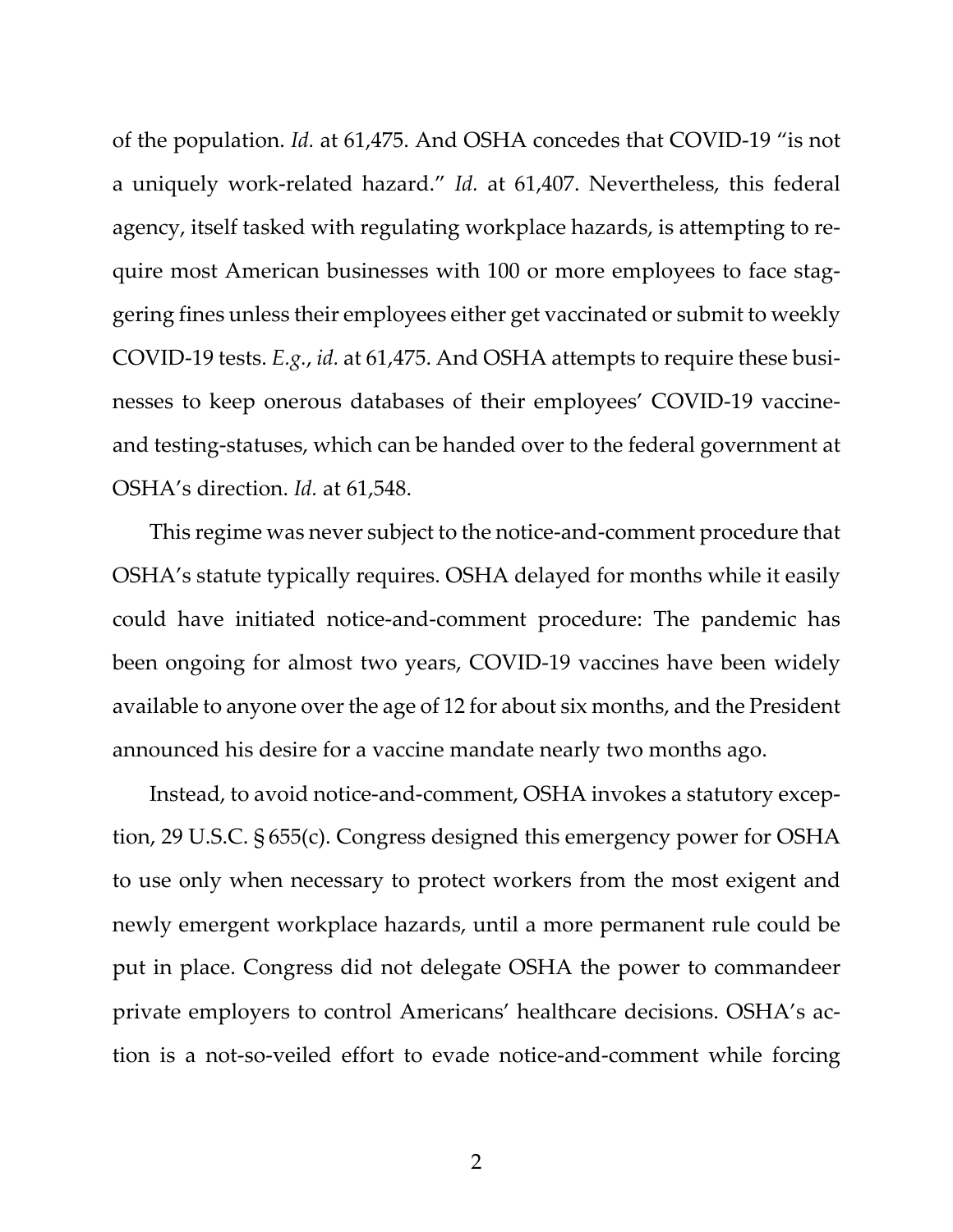businesses and employees to immediately comply in permanent fashion with a supposedly "temporary" mandate.

Under the major questions doctrine, OSHA's attempt to "discover in a long-extant statute an unheralded power to regulate 'a significant portion of the American economy'" must be rejected. *Util. Air Regul. Grp. v. EPA*, 573 U.S. 302, 324 (2014) ("*UARG*") (quoting *Food & Drug Admin. v. Brown & Williamson Tobacco Corp.*, 529 U.S. 120, 159 (2000)). Courts reject statutory interpretations that "would bring about an enormous and transformative expansion in [an agency's] regulatory authority without clear congressional authorization." *Id.* The major questions doctrine applies with equal force to federal agency actions invoking COVID-19 to evade Congress's limits on agency power. *Ala. Ass'n of Realtors v. HHS*, 141 S. Ct. 2485, 2489 (2021). Congress, in 29 U.S.C. § 655(c), did not provide anything close to clear authority for OSHA to commandeer American businesses into implementing a COVID-19 vaccine-and-testing mandate and tracking database covering 84 million people.

Without a stay, American businesses, including Petitioners' members, will face immediate irreparable harm—including enormous unrecoverable compliance costs, lost profits, lost sales to competitors who have fewer than 100 employees and therefore not subject to the action, lost goodwill, and unemployment. The compliance costs alone will be staggering. Businesses must begin preparing to implement OSHA's directive immediately. This includes figuring out how to practically monitor employee vaccine-and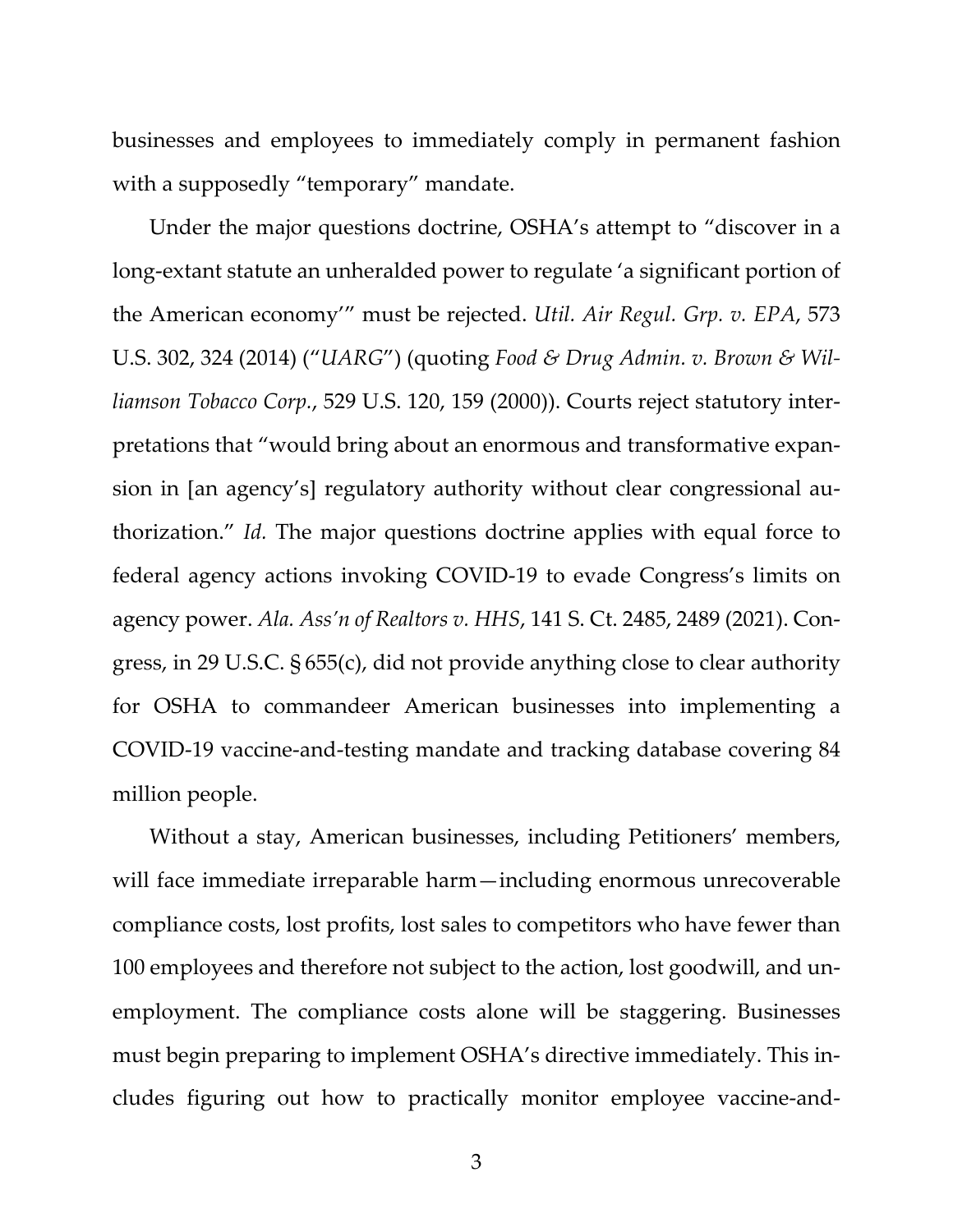testing status, implementing systems to ensure this monitoring occurs, creating the requisite database to retain employee data for OSHA inspection, and devising policies for employee noncompliance. Meanwhile, there is a risk that many employees resistant to vaccination and government-mandated testing will quit their jobs rather than submit.

This Court should therefore stay OSHA's unlawful action, pending disposition of Petitioners' petition for review. *See* Fed. R. App. P. 18(a)(2); 5 U.S.C. § 705; 29 U.S.C. § 655(f). Petitioners, as "trade associations," can seek "injunctive relief" for their members. *Tex. Ass'n of Mfgrs. v. U.S. Consumer Prod. Safety Comm'n*, 989 F.3d 368, 377 (5th Cir. 2021); *accord Tex. Enter. Ass'n, Inc. v. Hegar*, 10 F.4th 495, 505 (5th Cir. 2021) ("individual member participation" unnecessary for "[i]njunctive relief").

The courts have stayed multiple other OSHA emergency temporary standards. *See, e.g.*, *Asbestos Info. Ass'n v. OSHA*, 727 F.2d 415 (5th Cir. 1984); *Am. Petrol. Inst. v. OSHA*, 581 F.2d 493 (5th Cir. 1978); *Taylor Diving & Salvage Co. v. DOL*, 537 F.2d 819 (5th Cir. 1976). Seeking an administrative stay from OSHA while this Court reviews the petition would be impracticable. *See* Fed. R. App. P. 18(a)(2). The emergency temporary standard sought to take effect immediately on November 5, 2021, and OSHA has clearly stated that it opposes delayed implementation of its mandate.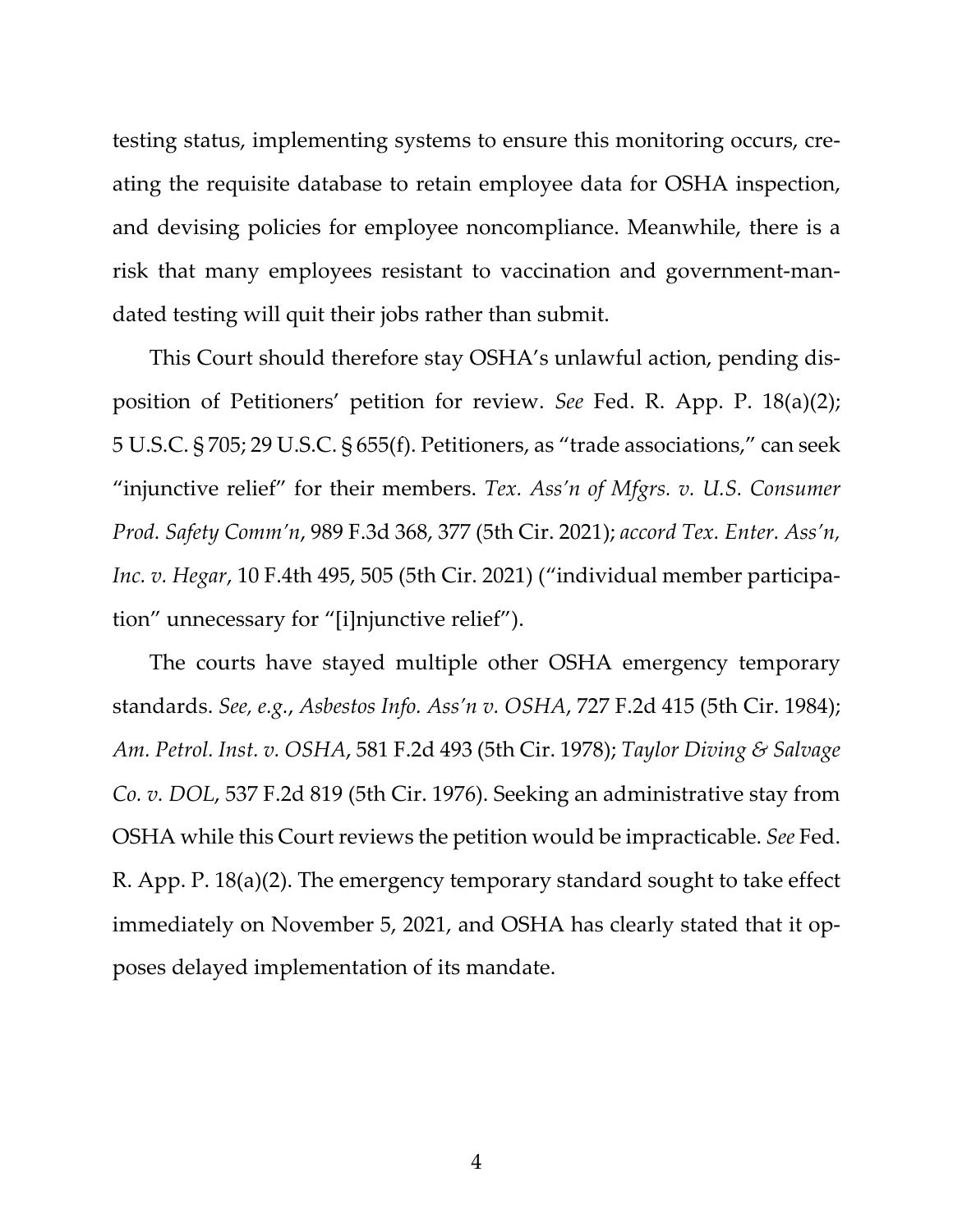#### **PROCEDURAL BACKGROUND**

OSHA emergency temporary standards are a unique creature of the Occupational Safety and Health Act of 1970 ("OSH Act"). The OSH Act allows OSHA to establish an emergency temporary standard if "employees are exposed to grave danger from exposure to substances or agents determined to be toxic or physically harmful or from new hazards," when "such emergency standard is necessary to protect employees from such danger." 29 U.S.C. § 655(c)(1). When applicable, OSHA may issue temporary directives that take effect immediately, without the ordinary notice-and-comment procedure required for nearly every other federal regulation. *Id.* These temporary standards are effective for six months, and at the end of the six-month period they must be revoked or replaced with a more permanent standard subject to notice-and-comment procedure. *Id.* § 655(c)(2)-(3).

On September 9, 2021, the President announced that he would direct OSHA to issue an emergency temporary standard requiring all employers with "100 or more employees to ensure their workforce is fully vaccinated or require any workers who remain unvaccinated to produce a negative test result on at least a weekly basis before coming to work." *Path Out of the Pandemic: President Biden's COVID-19 Action Plan*, at https://www.whitehouse.gov/covidplan/.

Nearly two months later, on November 5, 2021, OSHA published the emergency temporary standard at issue. 86 Fed. Reg. at 61,402. Among many requirements, this OSHA action requires most employers with 100 or more

5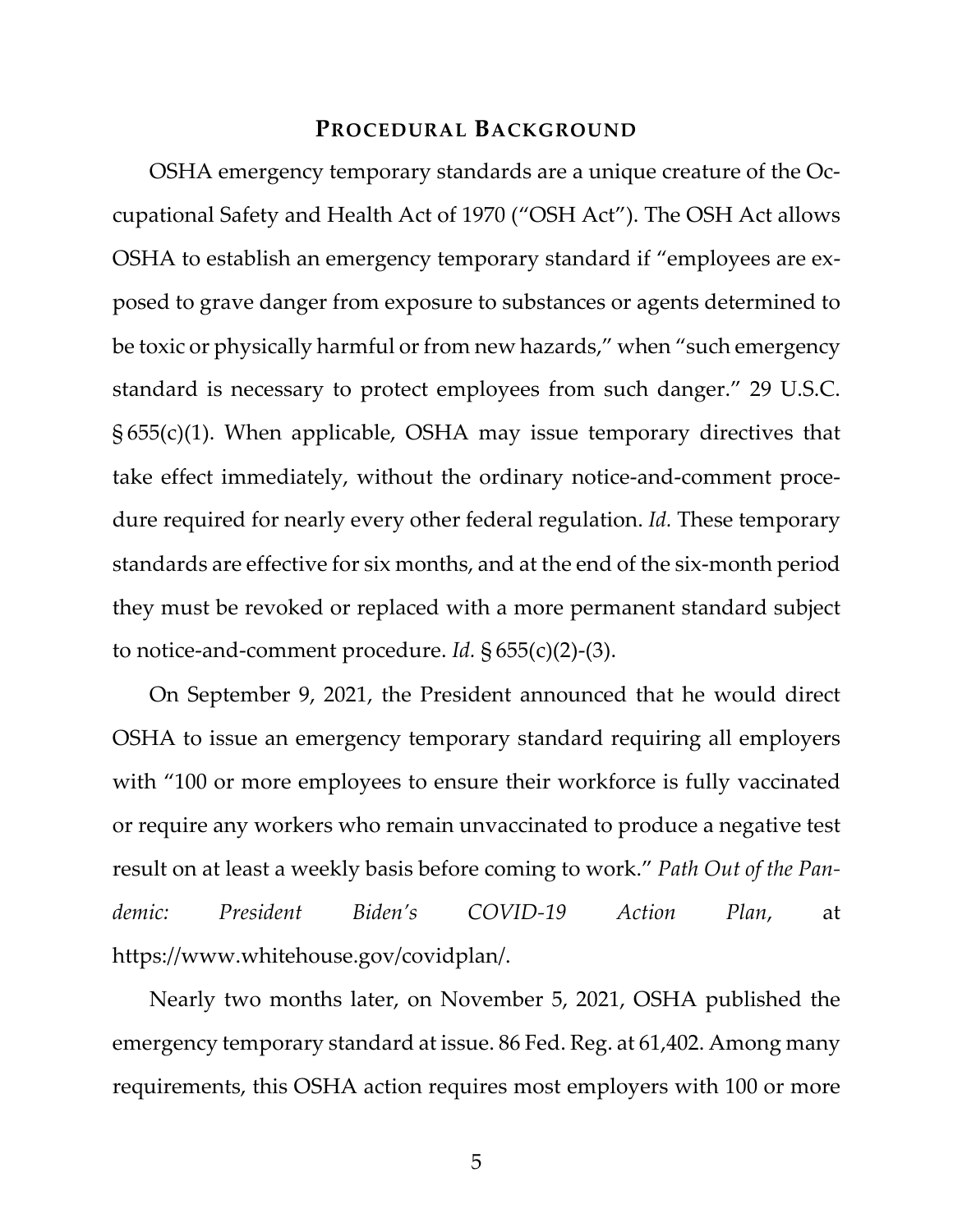employees to determine the vaccination status of their employees by December 5, 2021—and to then require unvaccinated employees to either get fully vaccinated by January 4, 2022 or submit to weekly COVID-19 testing. *Id.* Covered employers must "remove" any employees who fail to comply, and employers face staggering penalties of up to \$14,000 per violation for failing to comply. *See id.* at 61,553. OSHA also requires covered employers to maintain databases of their employees' vaccine and testing statuses, and OSHA can inspect these at any time. *See id*. OSHA's action also purports to preempt state law. *Id.* at 61,406.

On November 6, 2021, this Court entered an order staying this OSHA emergency temporary standard pending further action by the Court. Order, *BST Holdings, L.L.C.*, *et al., v. Occupational Safety & Health Admin., et al.,* No. 21-60845 (5th Cir. Nov. 6, 2021).

Petitioners filed their petition for review in this Court on November 9, 2021.

#### **ARGUMENT**

Petitioners are likely to succeed on the merits, and Petitioners and their members face "irreparable injury"—which is sufficient to stay agency action pending review. 5 U.S.C. § 705. Even if other factors applied, the balance of equities favors Petitioners and a stay furthers the public interest. *See Freedom From Religion Found., Inc. v. Mack*, 4 F.4th 306, 311 (5th Cir. 2021).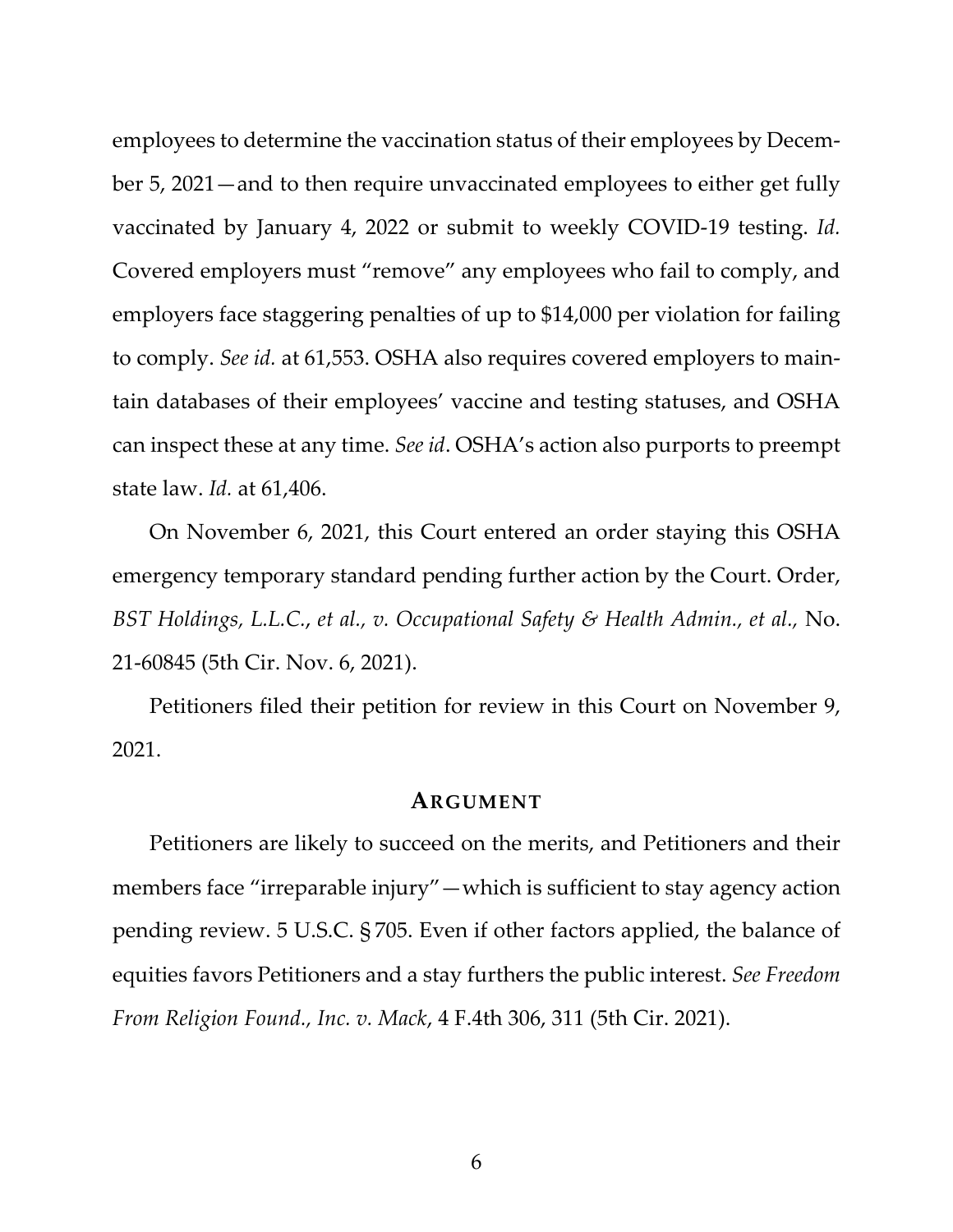## **I. Petitioners Are Likely to Succeed on the Merits.**

# **A. OSHA Was Required To Use Regular Notice-and-Comment Procedures Instead of Waiting Months to Issue an "Emergency" Action Taking Effect Immediately.**

Against the backdrop of nationwide supply chain and labor market problems, OSHA needed to use at least some amount of notice-and-comment procedure before massively disrupting the American economy. Instead, OSHA's invocation of "emergency" power unlawfully evaded the statutorily-required notice-and-comment procedures for six months. *See* 29 U.S.C. § 655(c)(3). This emergency power must be "delicately exercised" and used only as "an unusual response to exceptional circumstances," *Dry Color Mfrs. Ass'n, Inc. v. DOL*, 486 F.2d 98, 104 n.9 (3d Cir. 1973)—not as an excuse to avoid the rigor of the notice-and-comment process.

OSHA's delay in issuing the challenged action confirms that it cannot satisfy the "necessary" prerequisite to invoke the limited "emergency" power Congress delegated. 29 U.S.C. § 655(c)(1). Congress granted only limited "emergency" powers to OSHA, under 29 U.S.C. § 655(c), for the potential exigency of protecting workers from a new or newly recognized danger. *Asbestos Info. Ass'n*, 727 F.2d at 423.

There is nothing "necessary" about OSHA's action to deal with a virus that has now been circulating for almost two years in virtually every conceivable corner of the globe. This is especially so when OSHA acted months after vaccines were readily available—and months after OSHA could have

7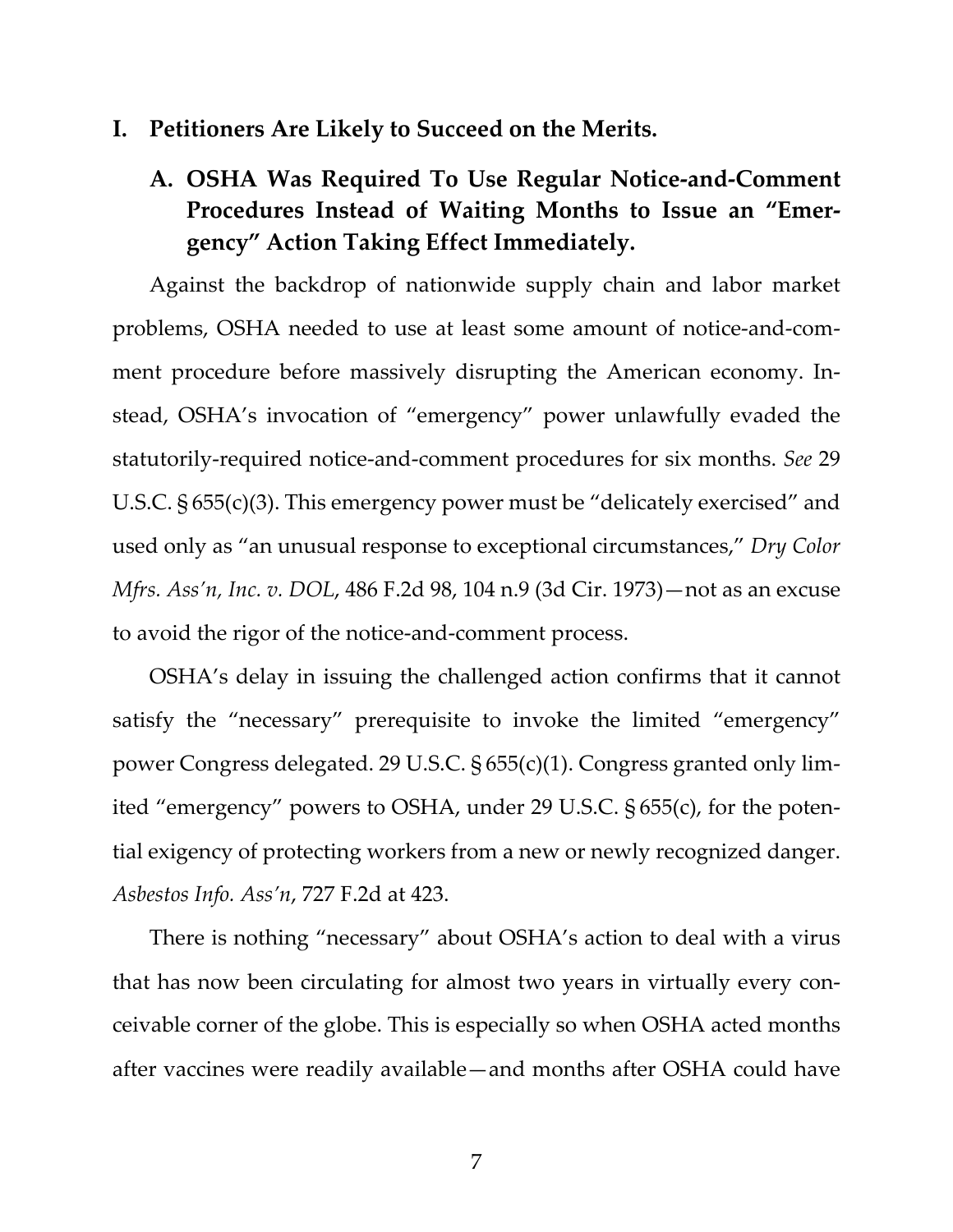initiated notice-and-comment procedure. As the Supreme Court just clarified in another case dealing with COVID-19 agency action, a statutory delegation of agency power based on a "necessary" requirement cannot permit an "unprecedented" and "breathtaking amount of authority." *Ala. Ass'n of Realtors*, 141 S. Ct. at 2489.

No one doubts the dangers of this worldwide pandemic. But OSHA's own delay—coupled with a months-long refusal to initiate notice-and-comment procedure—confirms that OSHA cannot possibly establish "substantial evidence" justifying its determination that this emergency rule is "necessary." 29 U.S.C. § 655(f). A court "must take a 'harder look' at OSHA's action than [it] would if it were reviewing the action under the more deferential arbitrary and capricious standard [under] the Administrative Procedure Act." *Asbestos Info. Ass'n*, 727 F.2d at 421. This hard-look review here dictates that OSHA's delay precludes any use of its section 655(c) emergency power.

# **B. Congress Did Not Authorize OSHA to Commandeer Businesses into Implementing a COVID-19 Vaccine-and-Testing Mandate and Monitoring Covering 84 Million Americans.**

Congress did not vest OSHA with the power to require a COVID-19 vaccine-and-testing plus monitoring regime for all employers with at least 100 employees. Under the major questions doctrine, if Congress wants to delegate a "vast expansion" of an administrative agency's power, then Congress must "speak with the requisite clarity to place that intent beyond dispute." *U.S. Forest Serv. v. Cowpasture River Preservation Ass'n*, 140 S. Ct. 1837, 1849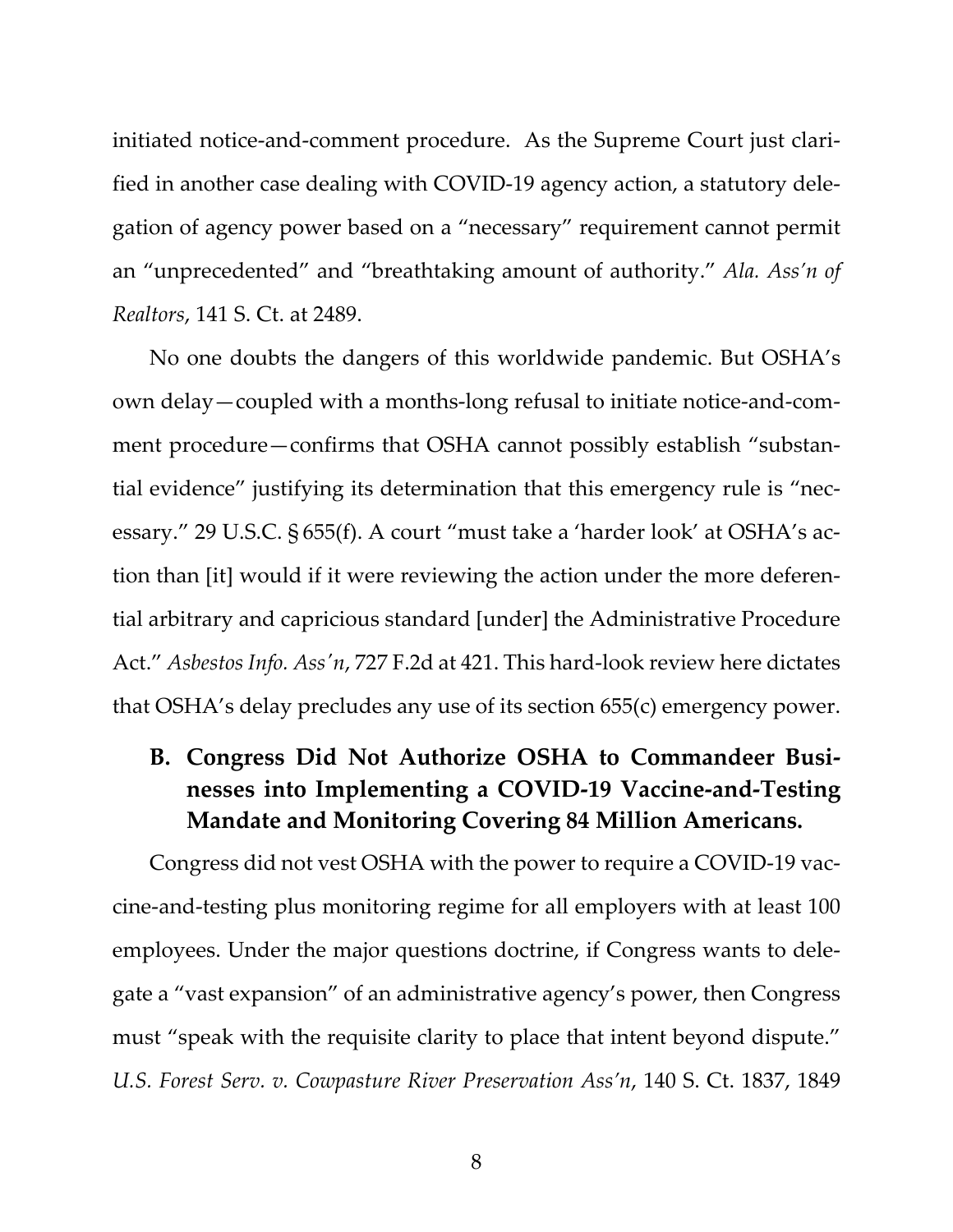(2020). All the factors courts use to identify "major" questions rebut OSHA's claimed authority.

**1.** OSHA's action is a novel use of its emergency authority. Courts view skeptically agency assertions of power under "federal regulations crafted from long-extant statutes that exert novel and extensive power over the American economy." *Chamber of Com. of U.S. v. DOL*, 885 F.3d 360, 387 (5th Cir. 2018); *see UARG*, 573 U.S. at 324. OSHA has seldom used its emergency temporary standard power in the 51 years since the OSH Act became law.

OSHA has done so only ten times before, and nine of these were in the late 1970s and early 1980s. Seven of the ten were challenged in court, and three were unchallenged. Five of these other challenged actions were blocked by courts, the one more recent challenge remains pending, and only a single challenge was rejected:

- In 1971, OSHA issued unchallenged emergency temporary standards for asbestos dust exposure in the workplace. 36 Fed. Reg. 23,207 (Dec. 7, 1971).
- In 1973, OSHA issued emergency temporary standards limiting workplace exposure to certain organophosphorus pesticides. 38 Fed. Reg. 10,715 (May 1, 1973). This Court vacated the standard several months after it had taken effect. *Fla. Peach Growers Ass'n v. Dept. of Labor*, 489 F.2d 120 (5th Cir. 1974).
- Also in 1973, OSHA issued an emergency temporary standard limiting workplace exposure to 14 carcinogens. 38 Fed. Reg. 10,929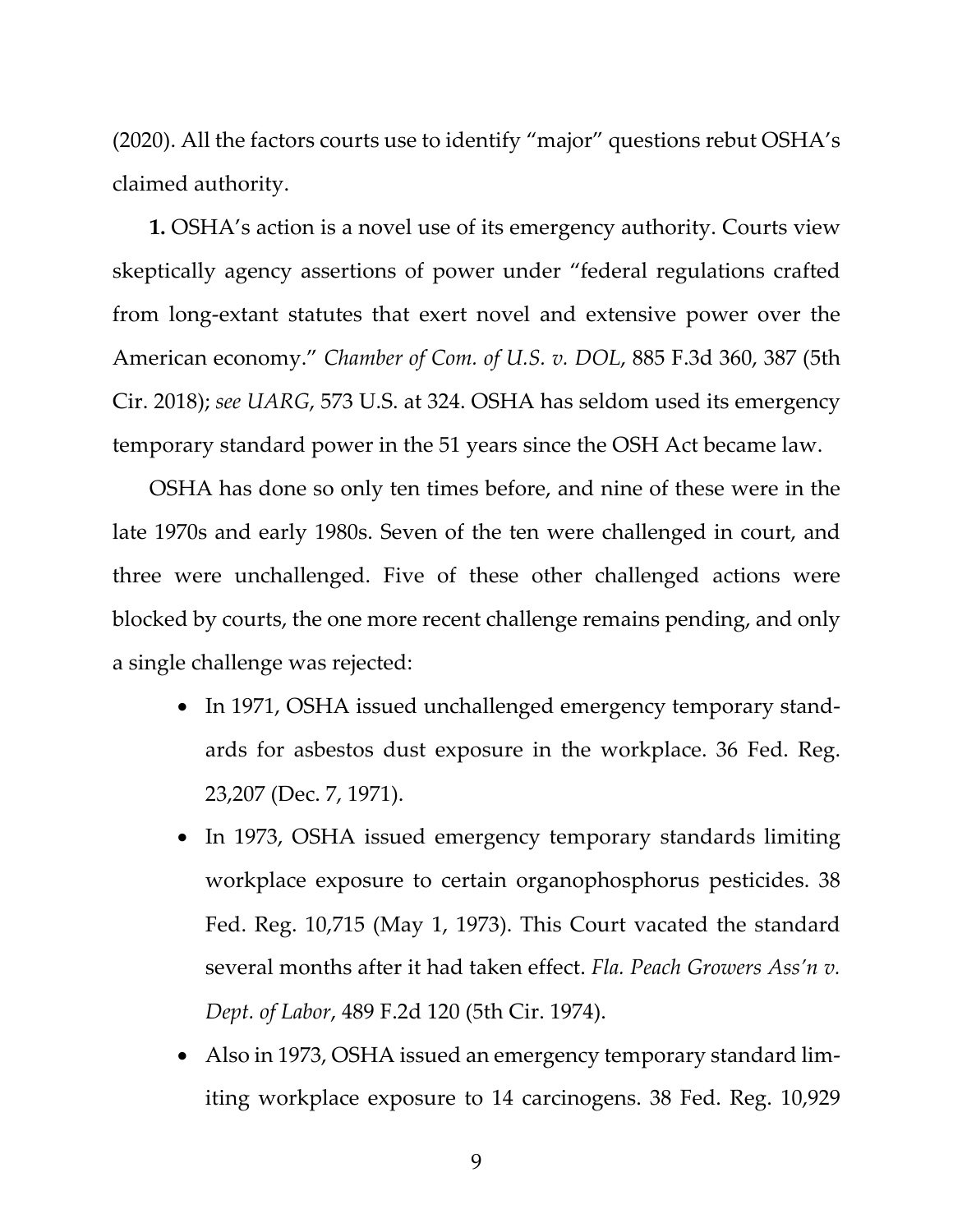(May 3, 1973). The Third Circuit vacated this action as to the two carcinogens challenged. *Dry Color*, 486 F.2d 98.

- In 1974, OSHA issued an unchallenged emergency temporary standard limiting exposure levels for vinyl chloride. 39 Fed. Reg. 12,342 (April 5, 1974).
- In 1976, OSHA issued an emergency temporary standard addressing certain diving operations. 41 Fed. Reg. 115 (June 15, 1976). This Court stayed the rule pending review. *Taylor Diving & Salvage Co.*, 537 F.2d at 819.
- In 1977, OSHA issued an emergency temporary standard reducing the allowable benzene exposure levels and setting monitoring requirements. 42 Fed. Reg. 22,516 (May 3, 1977). This Court stayed the standard. *Am. Petrol. Inst.*, 581 F.2d at 493.
- In 1977, OSHA issued an unchallenged emergency temporary standard limiting workplace exposure to 1,2 Dibromo-3-chloropropane. 42 Fed. Reg. 45,536 (Sept. 9, 1977).
- In 1978, OSHA issued an emergency temporary standard reducing allowable workplace exposure levels to vinyl cyanide. 43 Fed. Reg. 2,586 (Jan. 17, 1978). The Sixth Circuit denied a stay request. *Vistron v. OSHA*, No. 78-3027, 6 OSHC 1483 (6th Cir. Mar. 28, 1978).
- In 1983, OSHA issued an emergency temporary standard reducing asbestos exposure levels. 48 Fed. Reg. 51,086 (Nov. 4, 1983). This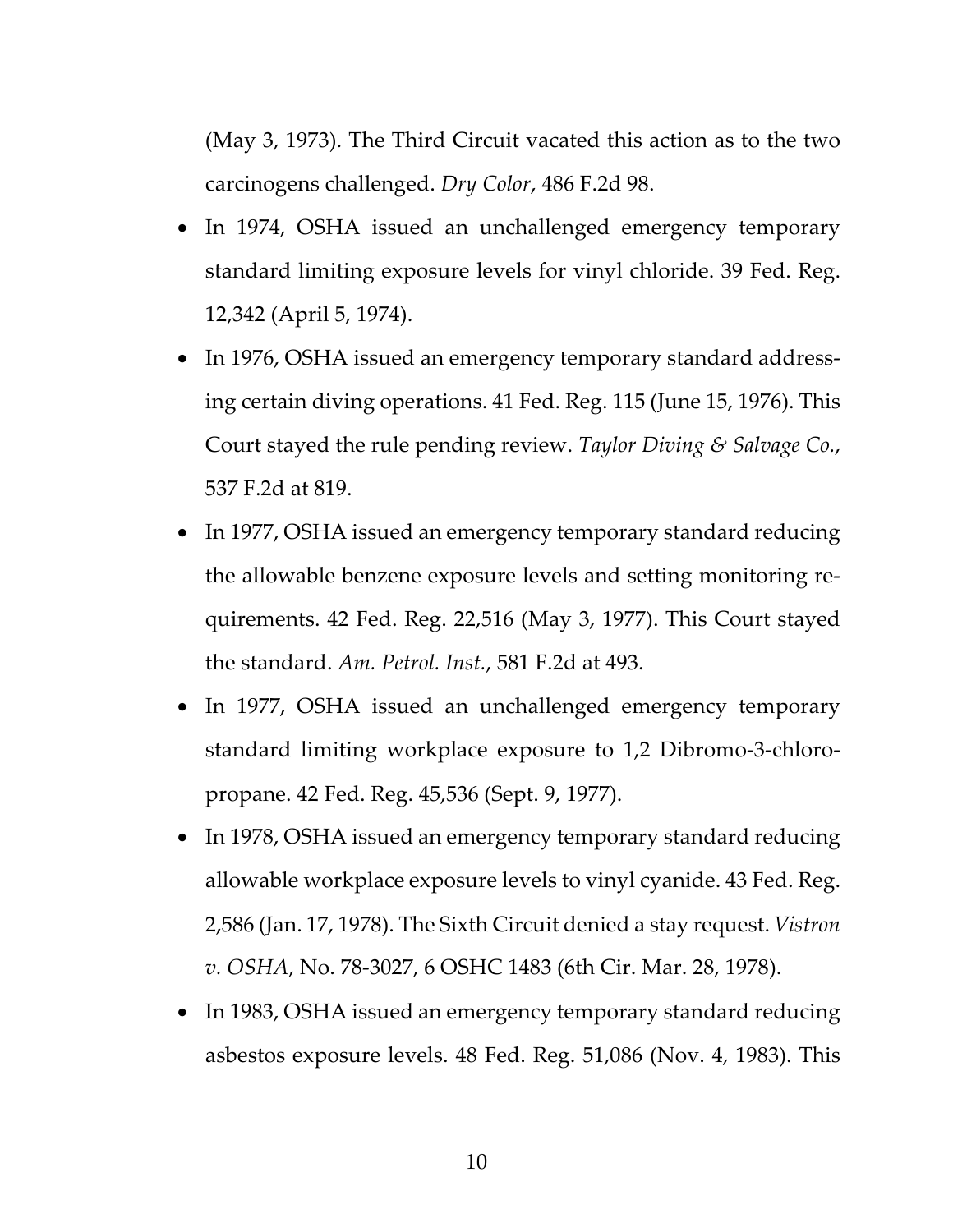Court stayed and ultimately vacated that standard. *Asbestos Info. Ass'n*, 727 F.2d at 415.

• And in June 2021, OSHA issued an emergency temporary standard establishing workplace safety standards for health care workers designed to protect them from COVID-19 exposures. 86 Fed. Reg. 32,376 (June 21, 2021). The action was challenged, and that case remains pending and held in abeyance. *See* Order, *United Food and Com. Workers & AFL/CIO v. OSHA*, D.C. Cir. No. 21-1143, Dkt. 1914330 (D.C. Cir. Sept. 15, 2021).

OSHA therefore has traditionally focused its prior emergency temporary standards on the narrow task of lowering the permissible exposure level of workplace toxins—like asbestos, 48 Fed. Reg. at 51,086; vinyl cyanide, 43 Fed. Reg. at 2,585; benzene, 42 Fed. Reg. at 22515; and certain pesticides, 38 Fed. Reg. at 10715. *See Indus. Union Dep't, AFL-CIO v. Am. Petroleum Inst.*, 448 U.S. 607, 642-43 (1980) (OSH Act "empowers the Secretary to promulgate standards, not for chemical and physical agents generally, but for 'toxic materials' and 'harmful physical agents"). In fact, before OSHA issued the 2021 emergency temporary standard, OSHA had *never* attempted to apply its emergency power to an airborne virus in any manner, let alone via vaccine mandate.

And even though prior OSHA emergency temporary standards were narrower in scope, almost all of the court challenges to these more cabined emergency actions still succeeded. The instant challenge should likewise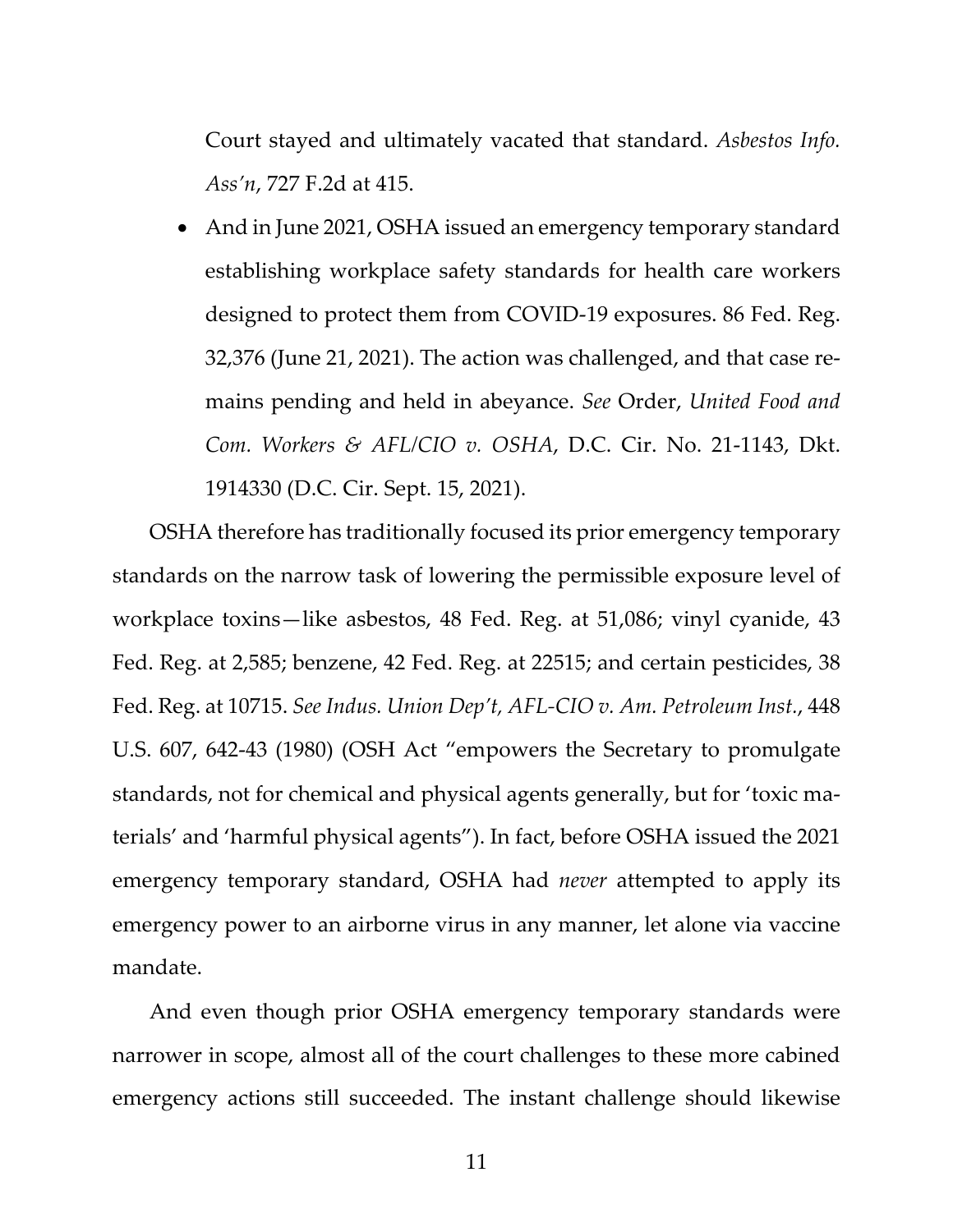succeed, as "no regulation premised on [the emergency temporary standard power] has even begun to approach the size or scope of the [challenged OSHA action]." *Ala. Ass'n of Realtors*, 141 S. Ct. at 2489.

**2.** Courts "expect Congress to speak clearly when authorizing an agency to exercise powers of 'vast economic and political significance.'" *Id.* (quoting *UARG*, 573 U.S. at 324, in turn citing *FDA v. Brown & Williamson Tobacco Corp.*, 529 U.S. 120, 160 (2000)). Congress has not done that here.

Congress, in 29 U.S.C. § 655(c), provided OSHA an emergency power targeted to protecting employees in the workplace from exposure to exigent or emergent hazards. Congress did not give OSHA an economy-wide power to impose mandates and monitoring on 84 million employees for a danger that potentially exists in virtually every location. OSHA's interpretation would drastically expand its authority in novel ways over "entire[]" industries, *MCI Telecomms. Corp. v. Am. Tel. & Tel. Co.*, 512 U.S. 218, 231 (1994) and thus "a significant portion of the American economy," if not most of the American economy, *Brown & Williamson*, 529 U.S. at 159.

Congress's statement of findings and declaration of purpose in the OSH Act focuses on "personal injuries and illnesses arising out of *work situations*." 29 U.S.C. § 651(a)(emphasis added). Congress ensured "healthful working conditions and to preserve our human resource[]" by "encouraging employers and employees in their efforts to reduce the number of *occupational safety and health hazards at their places of employment*." *Id.* § 651(b), (b)(1). This is why OSHA's emergency power applies uniquely to workplace dangers faced by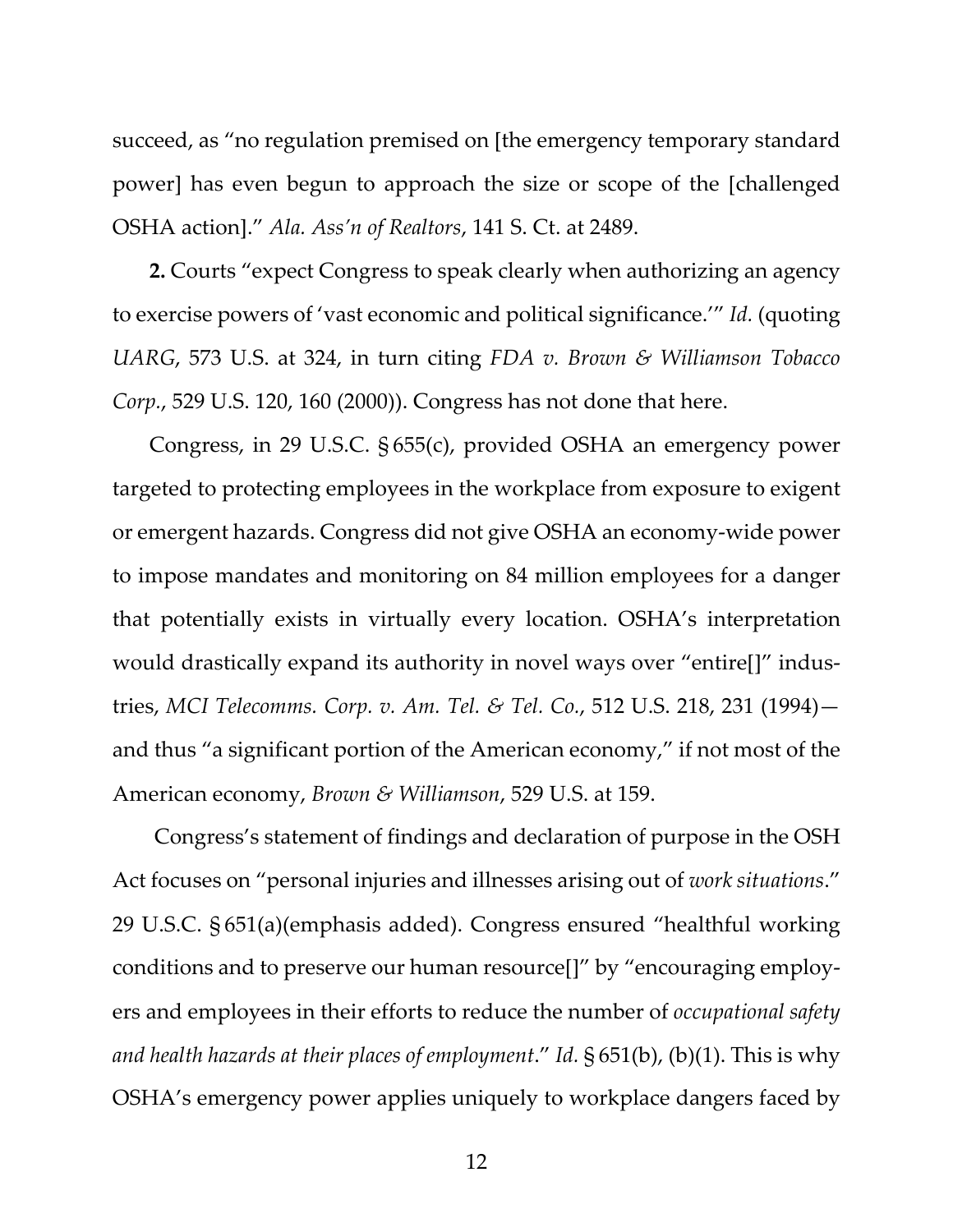"employees." 29 U.S.C. § 655(c)(1). Congress did not delegate OSHA power to address economy-wide diseases.

Furthermore, Congress knows how to direct an agency to address economy-wide communicable diseases. Congress directed the FDA to govern vaccine approval, including emergency use. 29 U.S.C. § 360bbb-3. The Federal Food Drug and Cosmetic Act of 1938 granted the Commissioner of Food and Drugs authority over "biologics" and "drugs." 21 U.S.C. § 653(b)(1). And it directed the CDC to address "the introduction, transmission, or spread of communicable diseases." 29 U.S.C. § 264(a). Importantly, the OSH Act specified that OSHA's delegated power did not displace other agencies' authority "to prescribe or enforce standards or regulations affecting occupational safety or health." 29 U.S.C. § 653(b)(1). Yet that is what will happen if OSHA takes power to regulate communicable disease introduction, transmission, and spread.

The proper role of the federal government and the States in responding to COVID-19 is the subject of "earnest and profound debate across the country," making the "oblique form of the claimed delegation all the more suspect." *Gonzales v. Oregon*, 546 U.S. 243, 267 (2006) (internal quotation omitted). OSHA's action—which purports to preempt state law—will significantly disrupt countless industries, leading to even more supply chain and labor shortages. This is a classic instance of an agency's regulatory action "involving billions of dollars" (at least) and "affecting the price of [many goods and services] for millions of people"; so one would expect Congress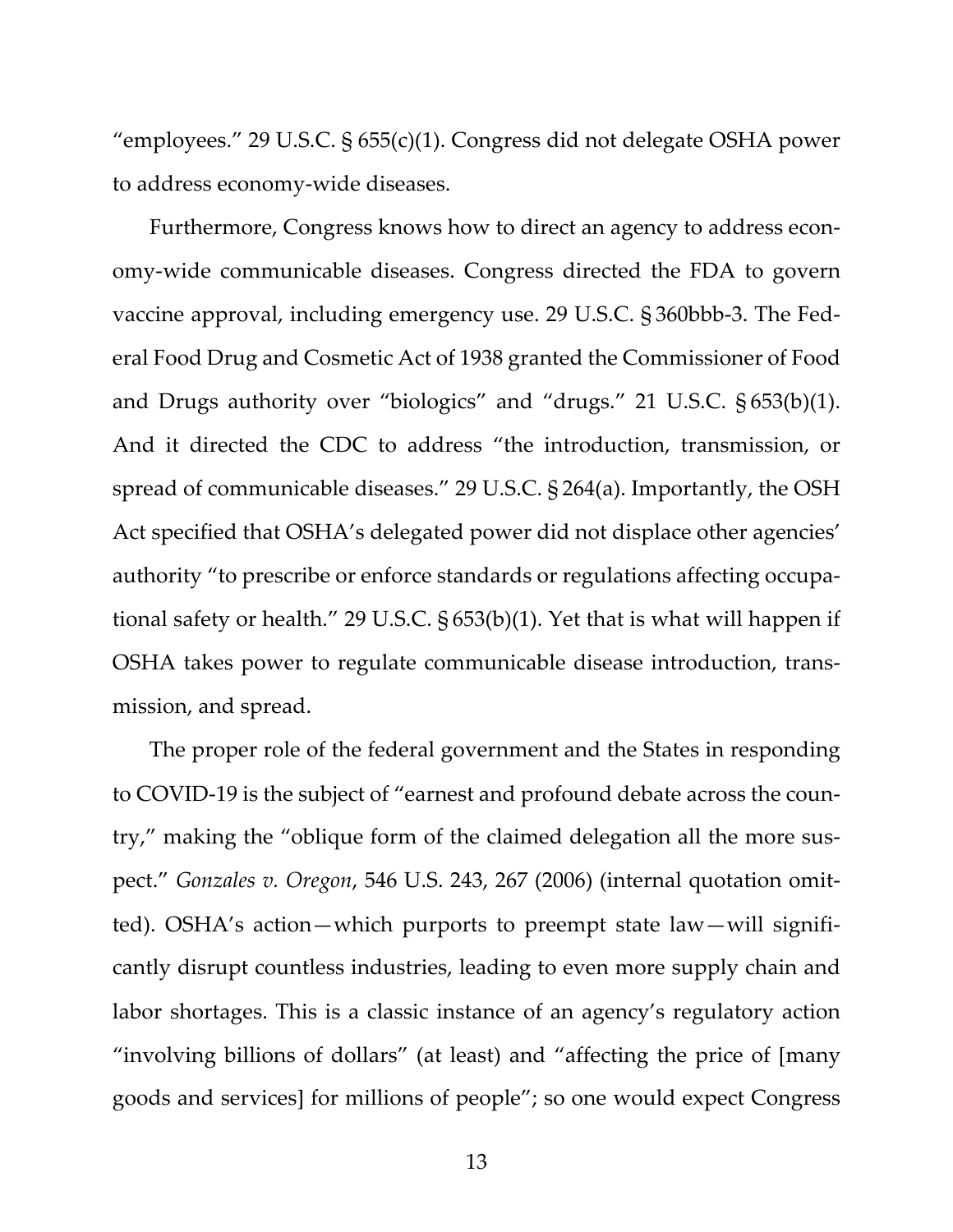to speak clearly if it had authorized an executive agency to wield such power. *King v. Burwell*, 135 S. Ct. 2480, 2489 (2015).

Moreover, the constitutional avoidance canon compels application of the major questions doctrine here. OSHA's action raises serious non-delegation doctrine concerns. The "fundamental policy decisions" are "the hard choices, and not the filling in of the blanks, which must be made by the elected representatives of the people." *Indus. Union,* 448 U.S. at 687 (Rehnquist, J., concurring in the judgment); *accord id.* at 645-46 (Stevens, J., controlling op.); *Gundy v. United States*, 139 S. Ct. 2116, 2136 (2019) (Gorsuch, J., dissenting) (citing *Wayman v. Southard*, 23 U.S. 1, 31, 43 (1825)).

A nationwide COVID-19 vaccine-and-testing mandate, monitoring, and database is a fundamental policy decision. OSHA believes its emergency powers apply even when a danger "is not a uniquely work-related hazard." 86 Fed. Reg. 61,407. This is precisely the "kind of open-ended grant" of delegated power that must be avoided. *Indus. Union*, 448 U.S. at 646 (Stevens, J., controlling op.). And that is particularly true here where there are at least substantial questions whether Congress's enumerated constitutional powers allow it to impose a vaccine mandate upon the vast working public. *See, e.g.*, *NFIB v. Sebelius*, 567 U.S. 519, 549-61 (2012) (holding that Affordable Care Act's health-insurance mandate is not a valid exercise of Congress's Commerce Clause or Necessary and Proper Clause powers).

**3.** Congress is "especially unlikely" to have given OSHA expansive authority to address COVID-19 because OSHA has "no expertise" in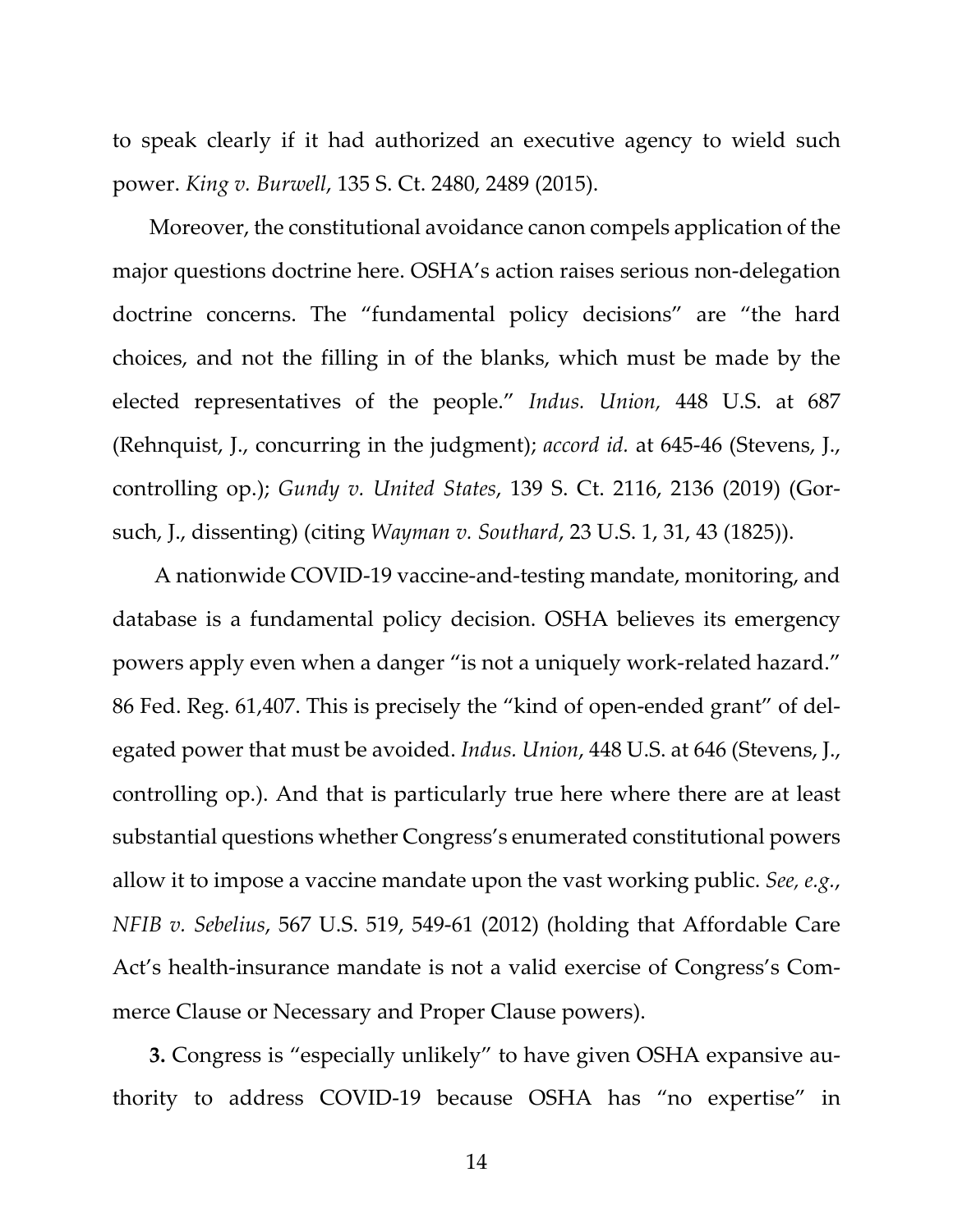combating a worldwide pandemic. *King*, 135 S. Ct. at 2489. OSHA, which is part of the Department of Labor, has expertise over job-related "working conditions" like industrial accidents and workplace hazards. 29 U.S.C § 651(b). In contrast, other agencies—like the CDC and the FDA, both part of the Department of Health and Human Services—have expertise over public health, vaccines, and pandemics. Yet even the CDC and the FDA lack the "breathtaking amount of authority" over entire industries that OSHA claims here. *Ala. Ass'n of Realtors*, 141 S. Ct. at 2489.

Although OSHA in June 2021 promulgated a separate COVID-19 emergency temporary standard for health-care workers, a challenge to that action remains pending. That action is also readily distinguishable. There, OSHA required certain protocols and equipment for use in healthcare workplaces because those specific workplaces had a higher exposure to infected COVID-19 patients than others. 86 Fed. Reg. 32,376. But OSHA has never mandated vaccines, monitoring, and reporting throughout the entire economy.

# **II. OSHA's Unlawful Action Will Inflict Immediate Irreparable Harm on Petitioners' Members.**

**A.** Petitioners' members will suffer irreparable injury in myriad ways: enormous unrecoverable compliance costs, lost profits, lost sales to competitors who are not subject to the action, loss of goodwill and reputation control, and increased unemployment.

First, Petitioners' members face the "irreparable injury" of enormous unrecoverable financial "compliance costs." *Texas v. EPA*, 829 F.3d 405, 433

15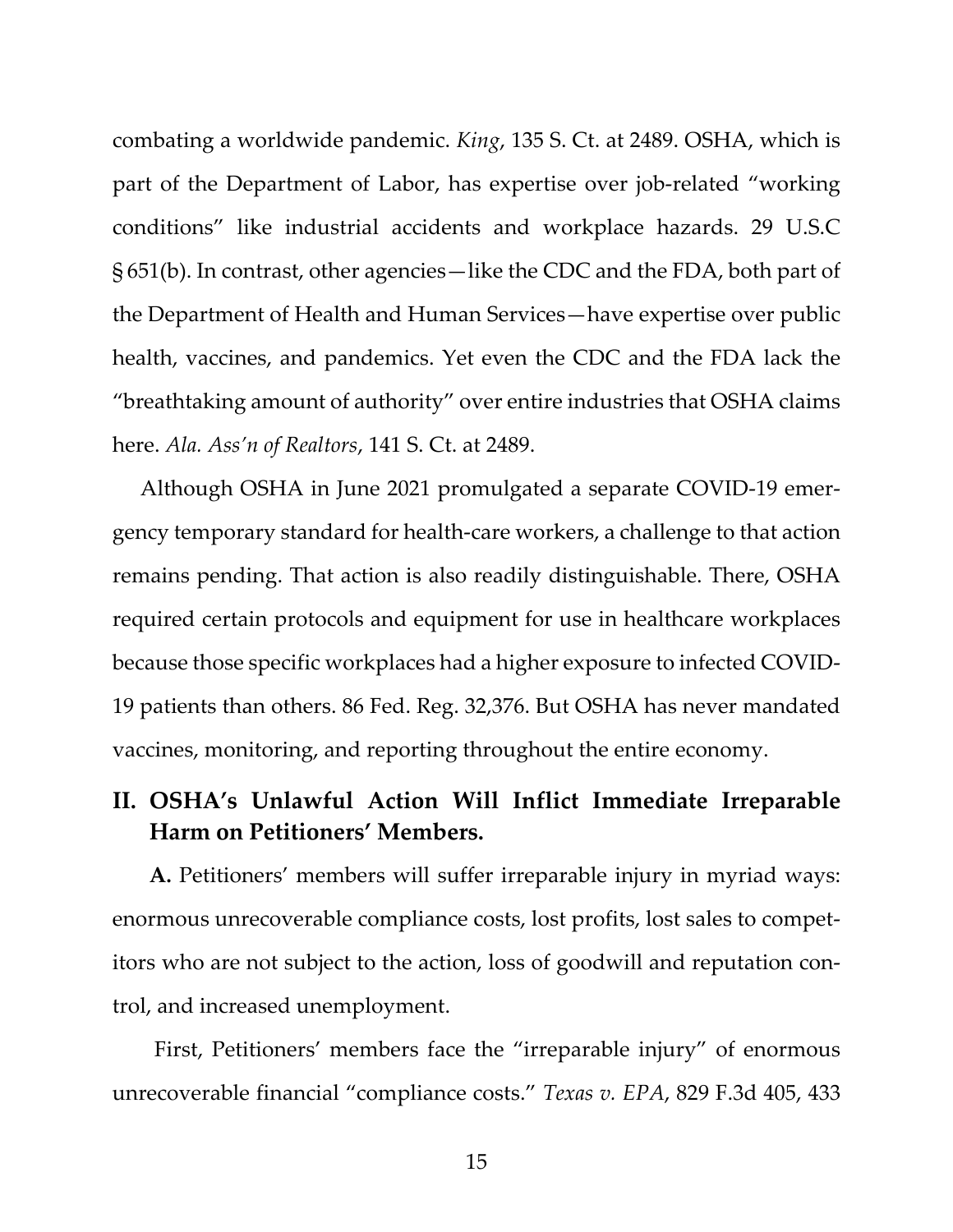(5th Cir. 2016). The "magnitude" of injury does not control, as it is the "irreparability that counts." *Id.* at 434. These compliance costs are "likely unrecoverable," "[b]ecause federal agencies generally enjoy sovereign immunity for any monetary damages." *Wages & White Lion Invs., L.L.C. v. FDA*, \_\_\_ F.4th \_\_\_, 2021 WL 4955257, at \*8 (5th Cir. Oct. 26, 2021). Consequently, "complying with [an agency order] later held invalid almost *always* produces the irreparable harm of nonrecoverable compliance costs." *Id.* (quoting *Texas v. EPA*, 829 F.3d at 433). This lack of a "guarantee of eventual recovery" makes these compliance costs irreparable. *Id.* (quoting *Ala. Ass'n*, 141 S. Ct. at 2489).

OSHA itself estimates that the recordkeeping requirements for test results *alone* will cost American businesses over \$600 million. 86 Fed. Reg. 61,490. OSHA estimates that tracking vaccination status will cost businesses an additional \$300 million. *Id.* Even if OSHA's estimates are accurate, Petitioners will bear additional costs. *Id.* at 61,490-92 (listing estimated costs of recordkeeping by sector); *and see* Ex. A, Decl. Beckwith ¶¶8, 38; Ex. C, Decl. Sullivan ¶27; Ex. D, Decl. Harned ¶¶24-25; Ex. E, Decl. Martz ¶¶10, 26; Ex. F, Decl. Sarasin ¶¶8, 27; Ex. G, Decl. DeHaan ¶¶ 6, 24. Not only are these costs an irreparable injury, but so too are the havoc that they will wreak by "increase[ing] rates for consumers," "endanger[ing] the reliability of" critical supply chains, and even threatening to "close facilities." *Texas v. EPA*, 829 F.3d at 433.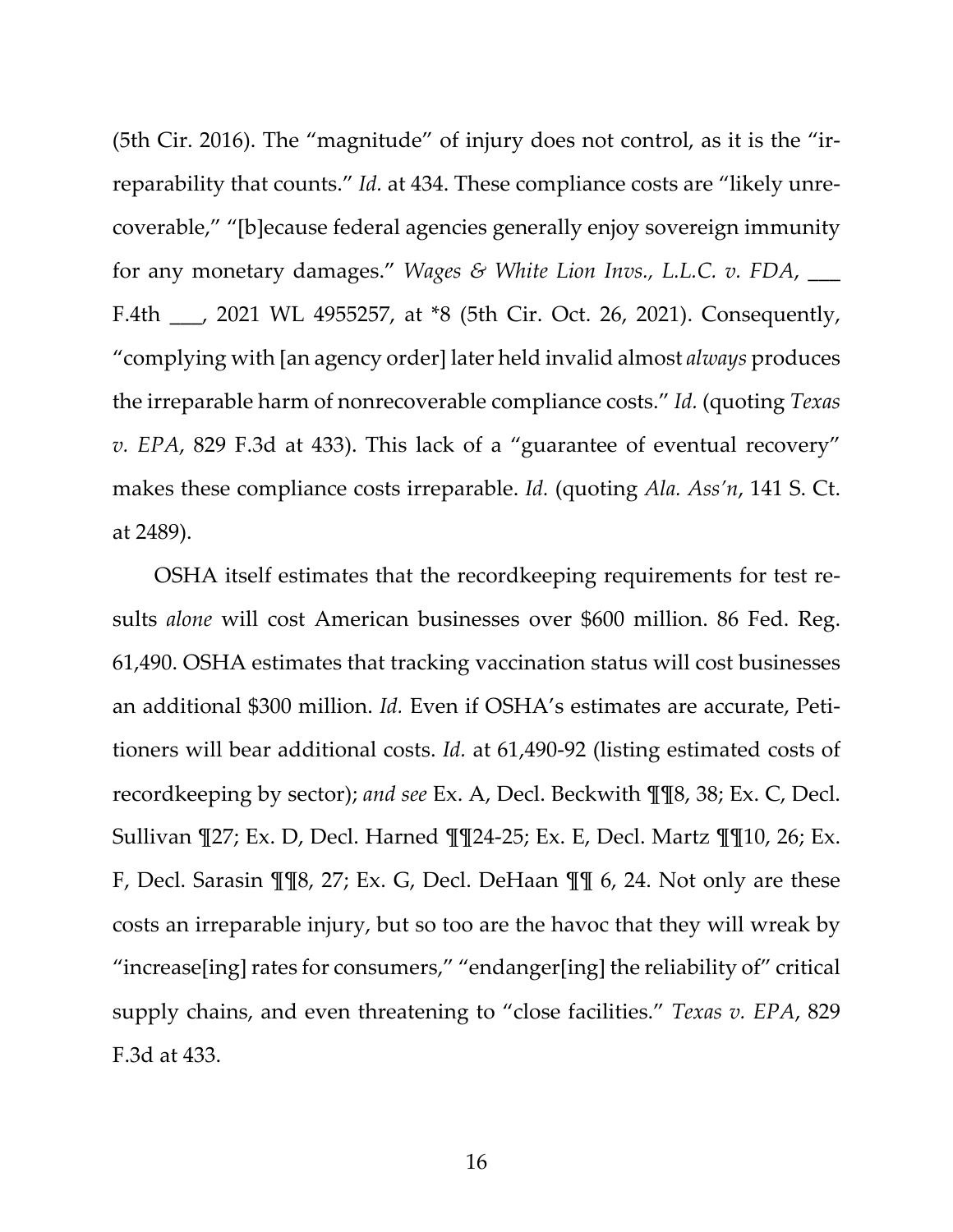Second, OSHA's action will directly cause Petitioners' members the irreparable injuries of "lost profits" and "[l]os[t] sales . . . to competitors," *Fla. Businessmen for Free Enter. v. City of Hollywood*, 648 F.2d 956, 958 & nn.2-3 (5th Cir. Unit B 1981)—as well as "loss of control of reputation, loss of trade, and loss of goodwill," *Emerald City Mgmt., L.L.C. v. Kahn*, 624 F. App'x 223, 224 (5th Cir. 2015) (quoting *Kos Pharm., Inc. v. Andrx Corp.*, 369 F.3d 700, 726 (3d Cir.2004)). *See* Ex. A., Decl. Beckwith ¶¶29, 42; Ex. D, Decl. Harned ¶¶8, 15- 29; Ex. G, Decl. DeHaan ¶¶ 6, 17.

American businesses are experiencing unprecedented labor shortages caused by COVID-19, and OSHA's unlawful action will exacerbate these problems. Ex. A., Decl. Beckwith ¶¶25-36; Ex. D, Decl. Harned ¶¶15-17; Ex. E, Decl. Martz ¶15; Decl. DeHaan ¶¶13-15. For example, major delivery services already are dealing with staffing shortages at shipping hubs "to the point where [one] has had to divert packages" to longer routes, and another has warned that Christmas gifts purchased after October may not arrive until the spring. *See* Ex. A, Decl. Beckwith ¶35; Ex. C, Decl. Sullivan ¶24; Ex. D, Decl. Harned ¶22; Ex. F, Decl. Sarasin ¶24-2; Ex. G, Decl. DeHaan ¶22; *and see* Lisa Rowan, *From Supply Chain Woes to Shipping Delays: Is It Worth It to Holiday Shop Right Now?*, Forbes Advisor (Oct. 19, 2021), https://www.forbes.com/advisor/personal-finance/holiday-shopping-earlystart-supply-chain/. Stores already have closed or reduced hours because of the tight labor market, which translates to lost employee hours and pay and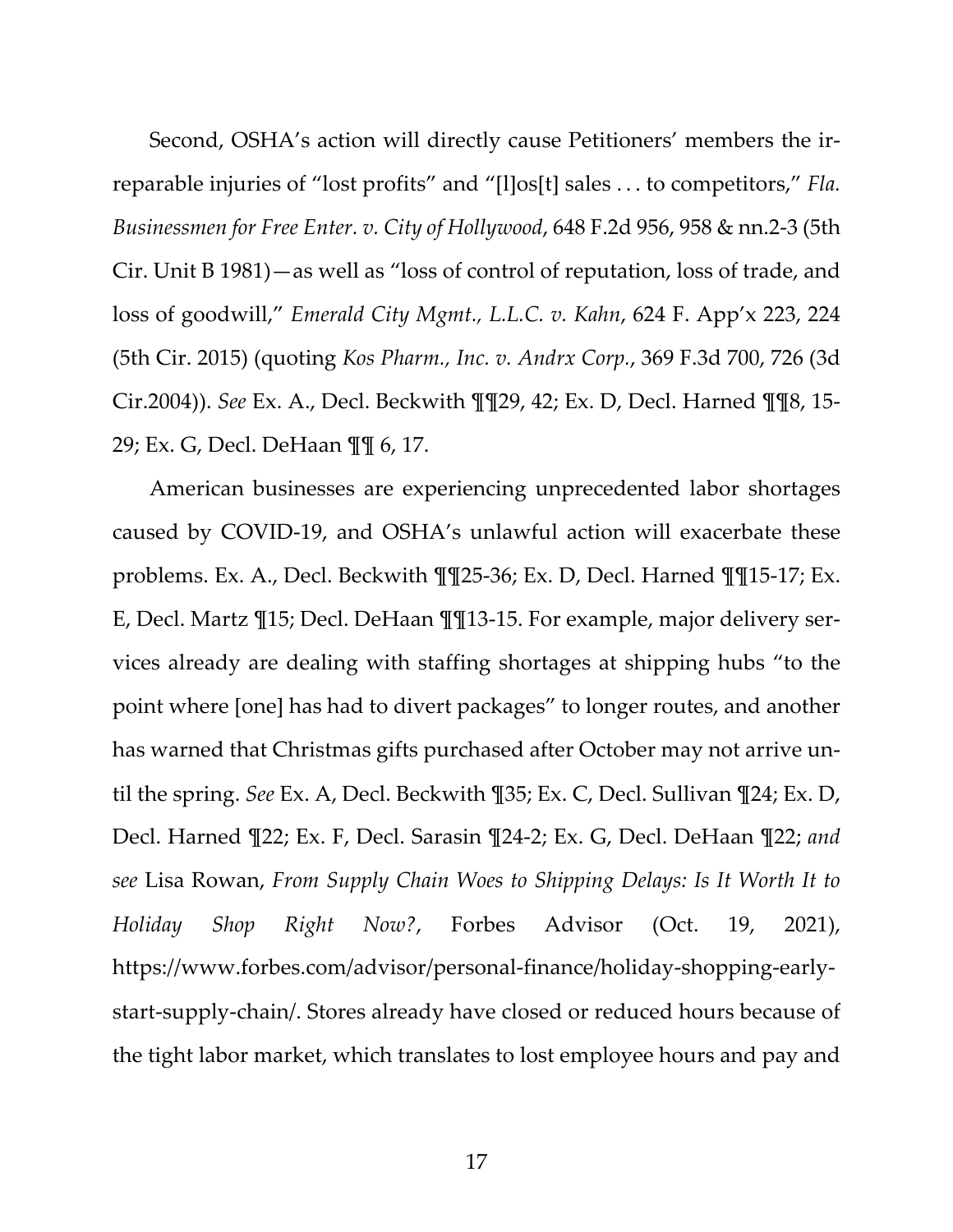lost sales. Ex. A, Decl. Beckwith ¶¶25, 36; Ex. E, Decl. Martz ¶24; Ex. F, Decl. Sarasin ¶14.

Not only will OSHA's action lead to business closures, poor service, and missed sales, but it will result in the irreparable injury of increased "[u]nemployment." *Texas v. EPA*, 829 F.3d at 434. Studies show that between 38-50% of unvaccinated employees say they would rather quit than submit to vaccination mandates. 86 Fed. Reg. at 61,475. OSHA acknowledged this but claims that the "data suggests that the number of employees who actually leave . . . is much lower." *Id.* OSHA speculates that only 1-3% of total employees will quit because of the mandate. *Id.* But OSHA's 1-3% estimate relies on a single article that summarizes data from *health care workers*—in Vermont. *Id.* at n.42. Even if OSHA had tried to show that the study was representative, an additional 1-3% turnover *above* Petitioners' general attrition rate—which is already higher because of the pandemic—is a significant loss. When so many jobs already are unfilled, each additional resignation creates an even greater business impact, as remaining workers no longer have capacity to pick up the slack.

Sectors from transportation and logistics, to convenience, to retail food suppliers have made it clear that OSHA's vaccine and testing mandates will make it even harder to retain and hire needed employees. See Ex. A Decl. Beckwith; Ex. B, Decl. Gannon ¶¶11-19; Ex. C, Decl. Sullivan ¶17; Ex. D, Decl. Harned ¶18; Ex. F, Decl. Sarasin ¶21. The consensus across these sectors is that OSHA's action will exacerbate their labor and supply chain issues.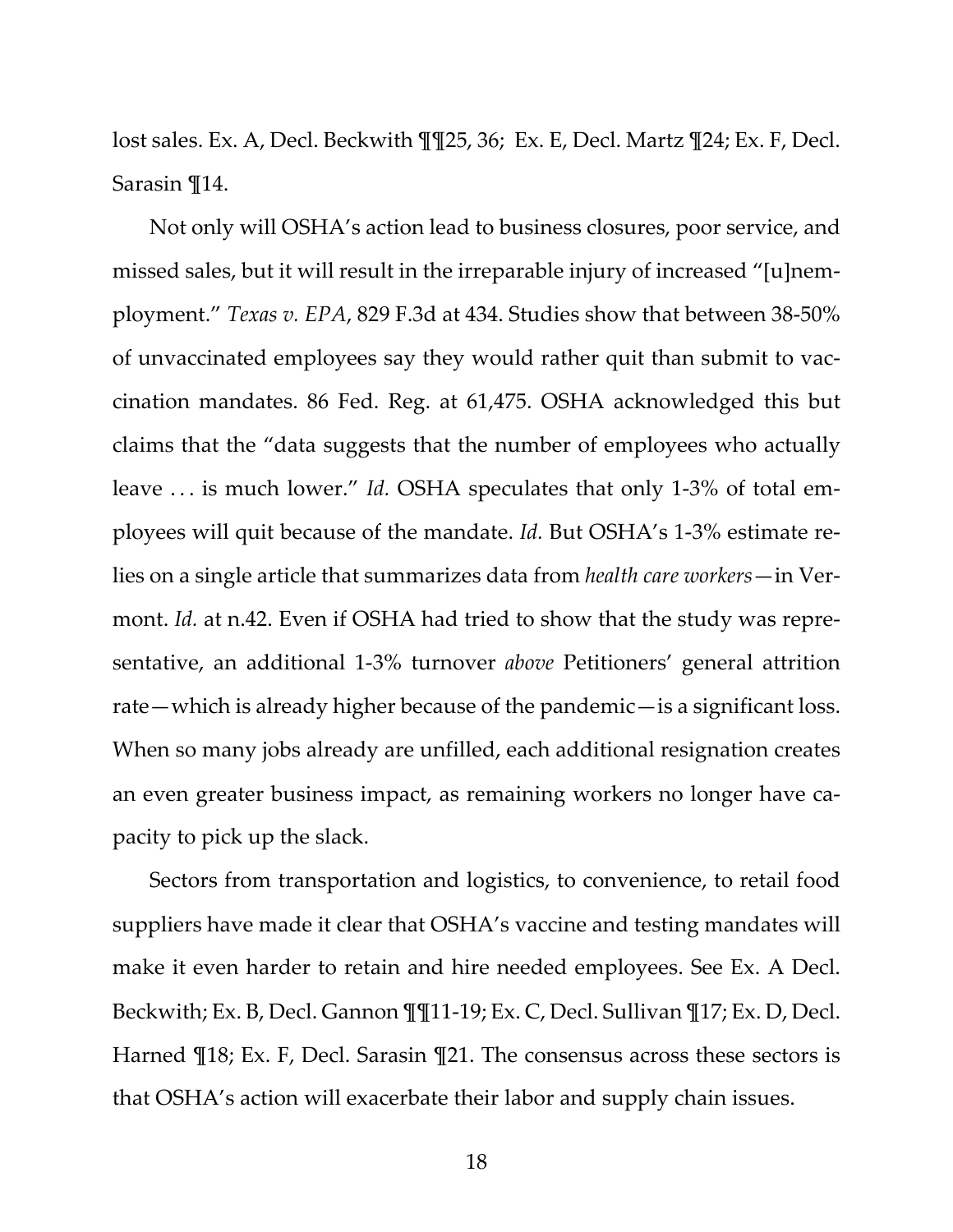All this is happening at the worst possible time of the year. Retailers are preparing for the holiday shopping season, which generates a significant portion of their annual revenue. Ex. A, Decl. Beckwith ¶27; Ex. C, Decl. Sullivan ¶8; Ex. D, Decl. Harned ¶¶9; Ex. E, Decl. Martz ¶10; Ex. G, Decl. DeHaan ¶7. And the holiday season ordinarily requires the retail sector to employ additional workers. *Id.* Even if they are able to secure enough workers willing to accept forced vaccination or weekly testing, the retailers will first have to spend more than \$10 million of their much needed holiday revenue on the emergency standard's recordkeeping obligations. *See* 86 Fed. Reg. at 61,491 (estimating costs to clothing and clothing accessories stores).

The American economy cannot afford to have fewer employees willing to work because of sweeping federal vaccine, testing, and monitoring mandates imposed overnight on over 84 million workers. In sum, "'the burden upon [the stay movant] in terms of time, expense, and administrative red tape is too great' while it must respond in other ways to the [COVID-19] crisis." *Valentine v. Collier*, 956 F.3d 797, 803 (5th Cir. 2020) (per curiam) (quoting *Ruiz v. Estelle*, 650 F.2d 555, 571 (5th Cir. Unit A 1981)).

**B.** Petitioners and their members need a stay immediately to prevent these irreparable harms.

OSHA's action seeks to take effect immediately, and the Executive Branch has publicly advised businesses to prepare to comply—notwithstanding the stay this Court entered a few days ago. *See* CNBC, *White House tells businesses to proceed with vaccine mandate despite court-ordered pause* (Nov.

19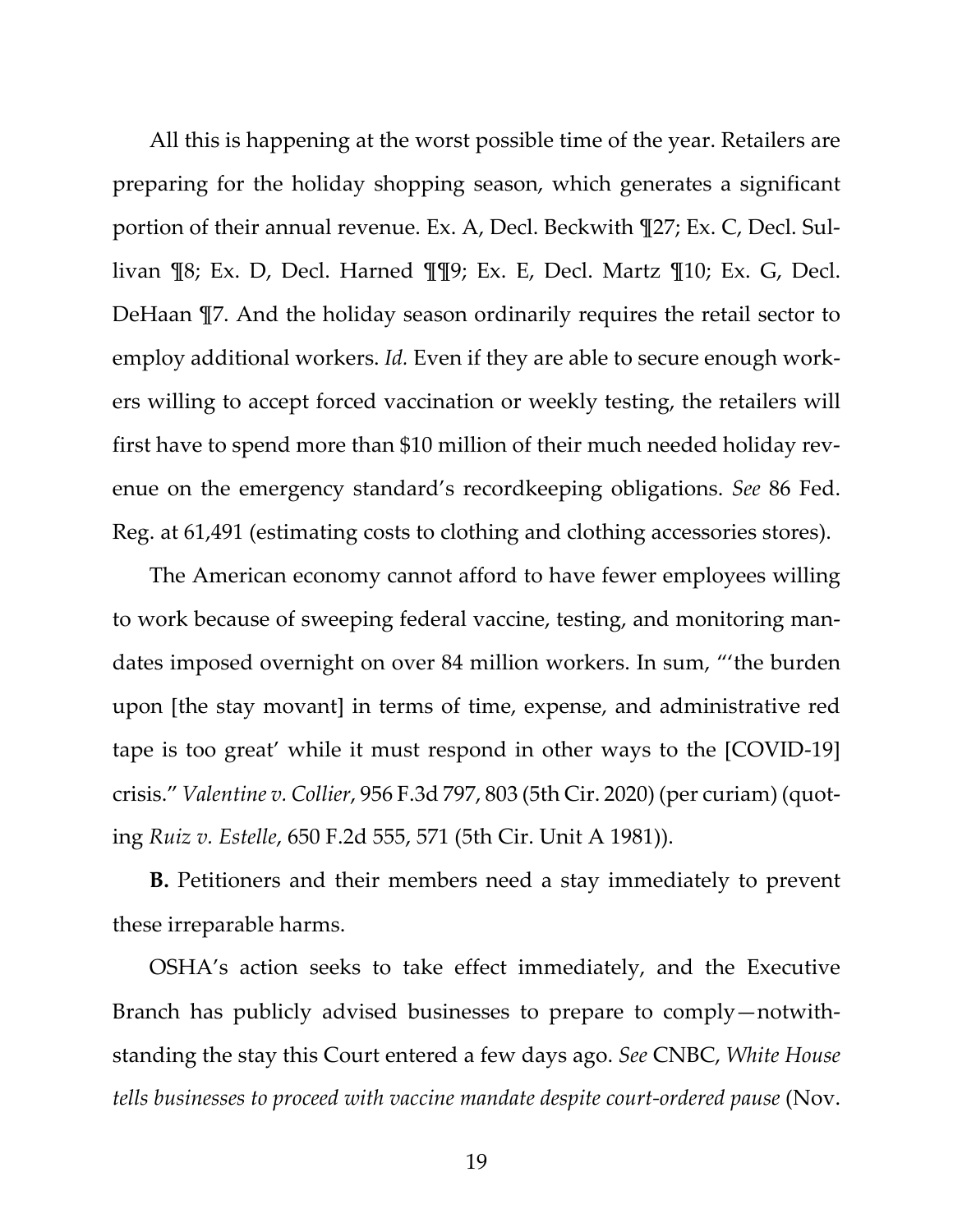8, 2021), https://www.cnbc.com/2021/11/08/biden-vaccine-mandate-whitehouse-tells-business-to-go-ahead-despite-court-pause.html (White House Deputy Press Secretary: "They should continue to move forward and make sure they're getting their workplace vaccinated").

To be able to comply with OSHA's December and January mandates, Petitioners and their members have to devote significant resources immediately. Petitioners and their members have to begin data collection, employee communication, and recordkeeping, all of which will push employees to quit. Simply preparing to implement these mandates is expensive and complicated—nearly \$1 billion by the government's own estimates. Ex. A, Decl. Beckwith ¶¶38-40; Ex. F, Decl. Sarasin ¶28; Ex. G, Decl. DeHaan ¶25.

Petitioners must begin implementing these requirements now, not by December 7, as the government has suggested. *E.g.*, Ex. A, Decl. Beckwith ¶39; Ex. C, Decl. Sullivan ¶28; Ex. D, Ex. G, Decl. Harned ¶25; Ex. E, Decl. Martz ¶27; Ex. G, Decl. DeHaan ¶25. Not every employee can be vaccinated on the same day, just before the deadline—that is a logistical impossibility for both employers (who cannot lose everyone at once) and the healthcare system (who cannot vaccinate all at once). Nor can employers wait until the last minute to design policies for addressing and approving medical and religious exemptions, or to begin hiring additional employees to supervise testing. That work must start now.

Employees averse to vaccination and testing have entrenched views. Ex. A, Decl. Beckwith ¶23; Ex. B, Decl. Gannon ¶10; Ex. C, Decl. Sullivan ¶¶10-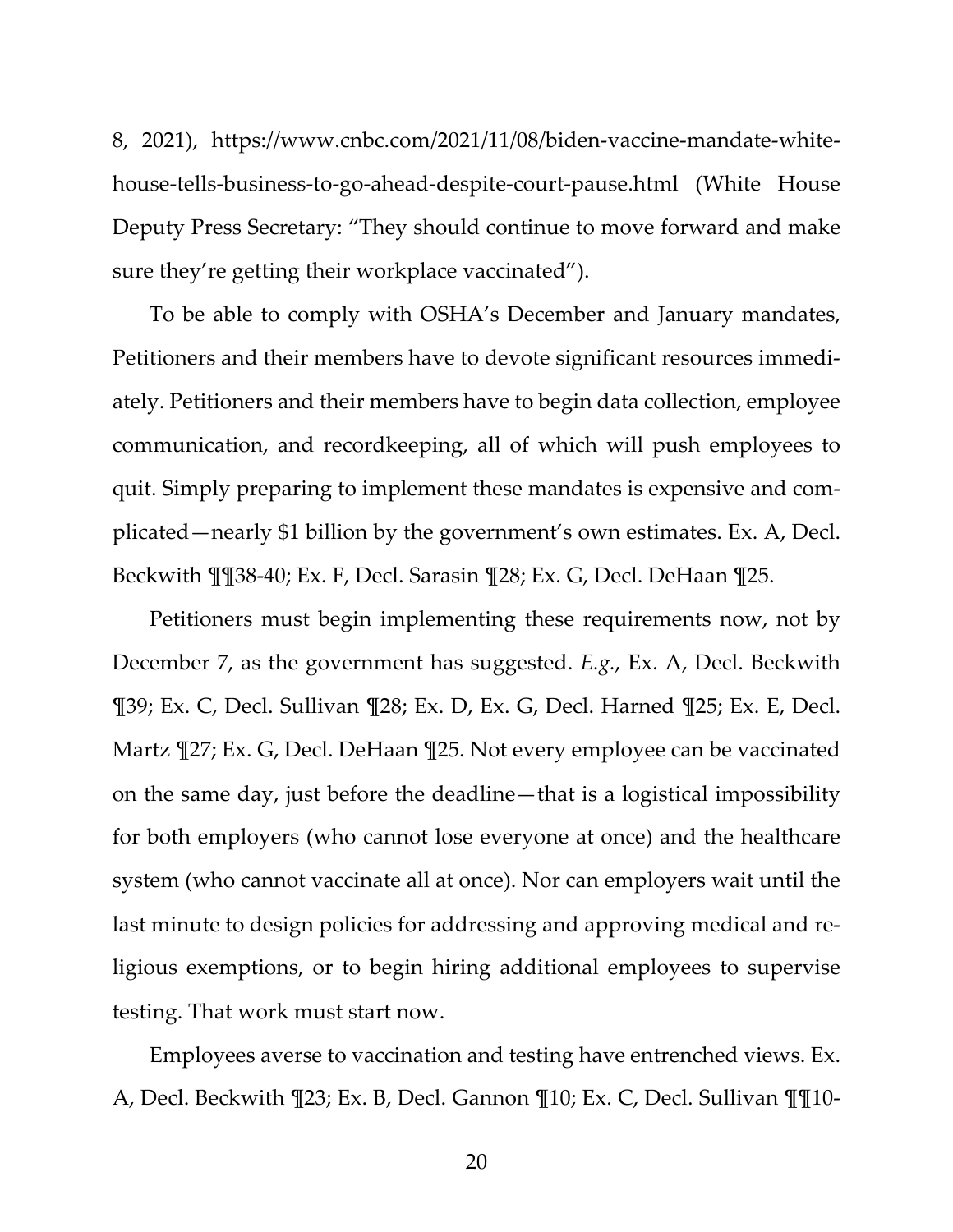13; Ex. E, Decl. Martz ¶14; Ex. E, Decl. Martz ¶11-13; Ex. F, Decl. Sarasin ¶¶12-15; Ex. G, Decl. DeHaan ¶11. They will quit. Companies who offer testing themselves to persuade some of the entrenched from fleeing will have gigantic additional costs, including lost time and resources competing to procure sparce tests. Ex. A, Decl. Beckwith ¶40; Ex. B, Decl. Gannon ¶12; Ex. C, Decl. Sullivan ¶26; Ex. D, Decl. Harned ¶23; Ex. E, Decl. Martz ¶28; Ex. F, Decl. Sarasin ¶26; Ex G, Decl. DeHaan ¶23. These losses will cause immediate, irreparable harm.

The government's request that the Judicial Panel on Multidistrict Litigation first resolve the circuit assignment or review the merits before this Court stays OSHA's unlawful action would leave Petitioners irreparably harmed. *See* Ex. A., Decl. Beckwith ¶¶29, 42; Ex. D, Decl. Harned ¶¶8, 15-29; Ex. G, Decl. DeHaan ¶¶ 6, 17. Absent a stay, OSHA's mandate will have its unlawful effect while the courts complete their review, so Petitioners will suffer all the attendant harms even when they ultimately prevail.

In short, Petitioners should not have to suffer these irreparable harms from immediate compliance planning while their legal challenges proceed. *E.g.*, *Chamber of Commerce v. EPA*, 577 U.S. 1127 (2016) (granting four prejudgment applications to stay federal agency action pending conclusion of litigation, where planning for compliance had to begin immediately and would cause irreparable harm if not enjoined).

**C.** A stay of agency action pending review under 5 U.S.C. § 705 only requires a showing of "irreparable harm." Regardless, Petitioners satisfy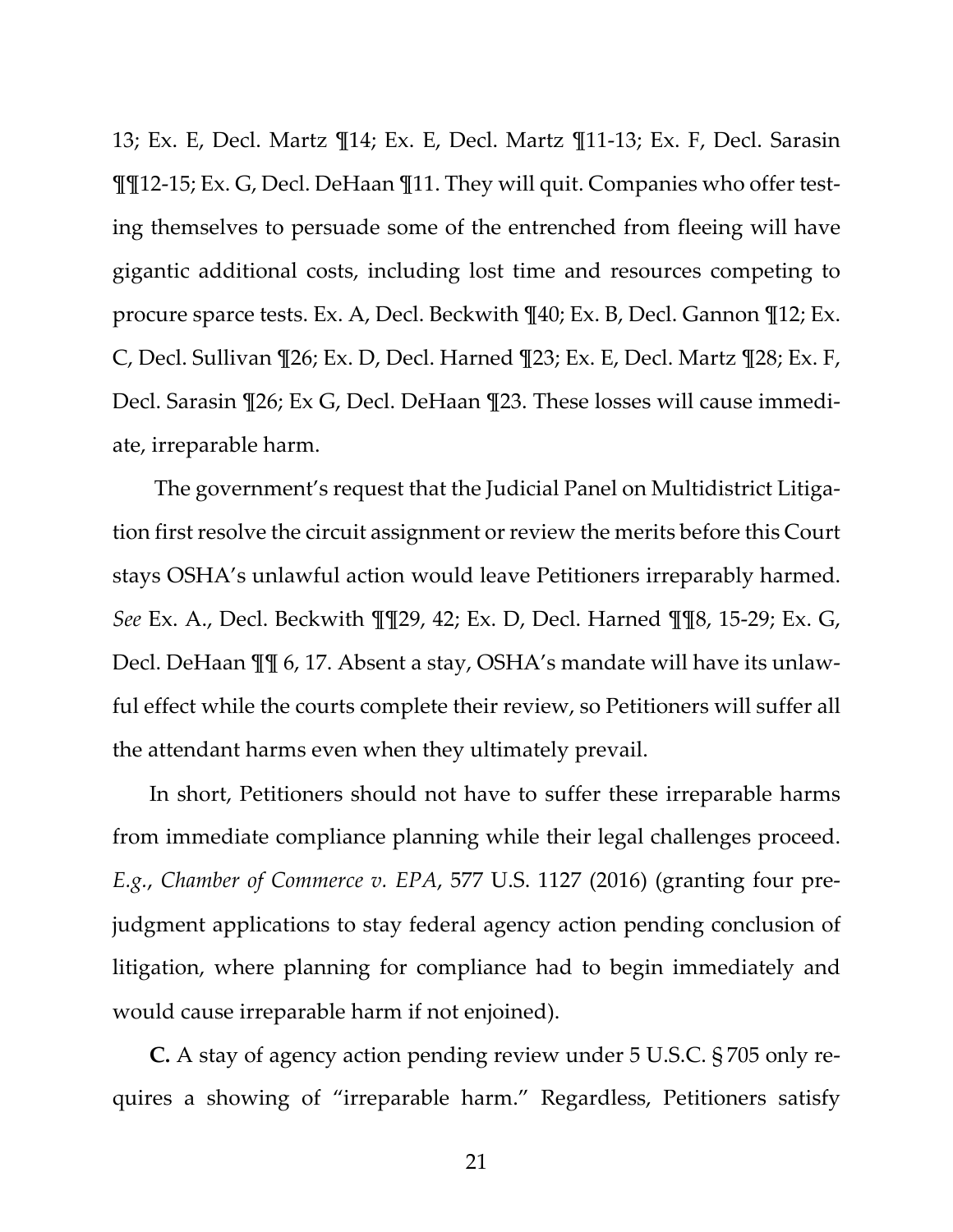whatever other factors might apply. As to any potential "balanc[ing of] the equities," when a Petitioner shows a "strong likelihood of success on the merits" plus "irreparable injury," that showing "outweighs" any injury to the respondents. *Freedom From Religion Found.*, 4 F.4th at 316-17.

And a stay would further the public interest, for many of the reasons discussed above. The "public interest is in having governmental agencies abide by the federal laws that govern their existence and operations," and "there is generally no public interest in the perpetuation of unlawful agency action." *Wages & White Lion Invs.*, 2021 WL 4955257, at \*9 (internal quotations omitted). And the public interest is supported by requiring "that a major new policy undergoes notice and comment." *Texas v. United States,* 787 F.3d 733, 768 (5th Cir. 2015).

#### **CONCLUSION**

The Court should stay OSHA's "COVID-19 Vaccination and Testing; Emergency Temporary Standard," 86 Fed. Reg. 61,402 (Nov. 5, 2021), pending disposition of Petitioners' petition for review.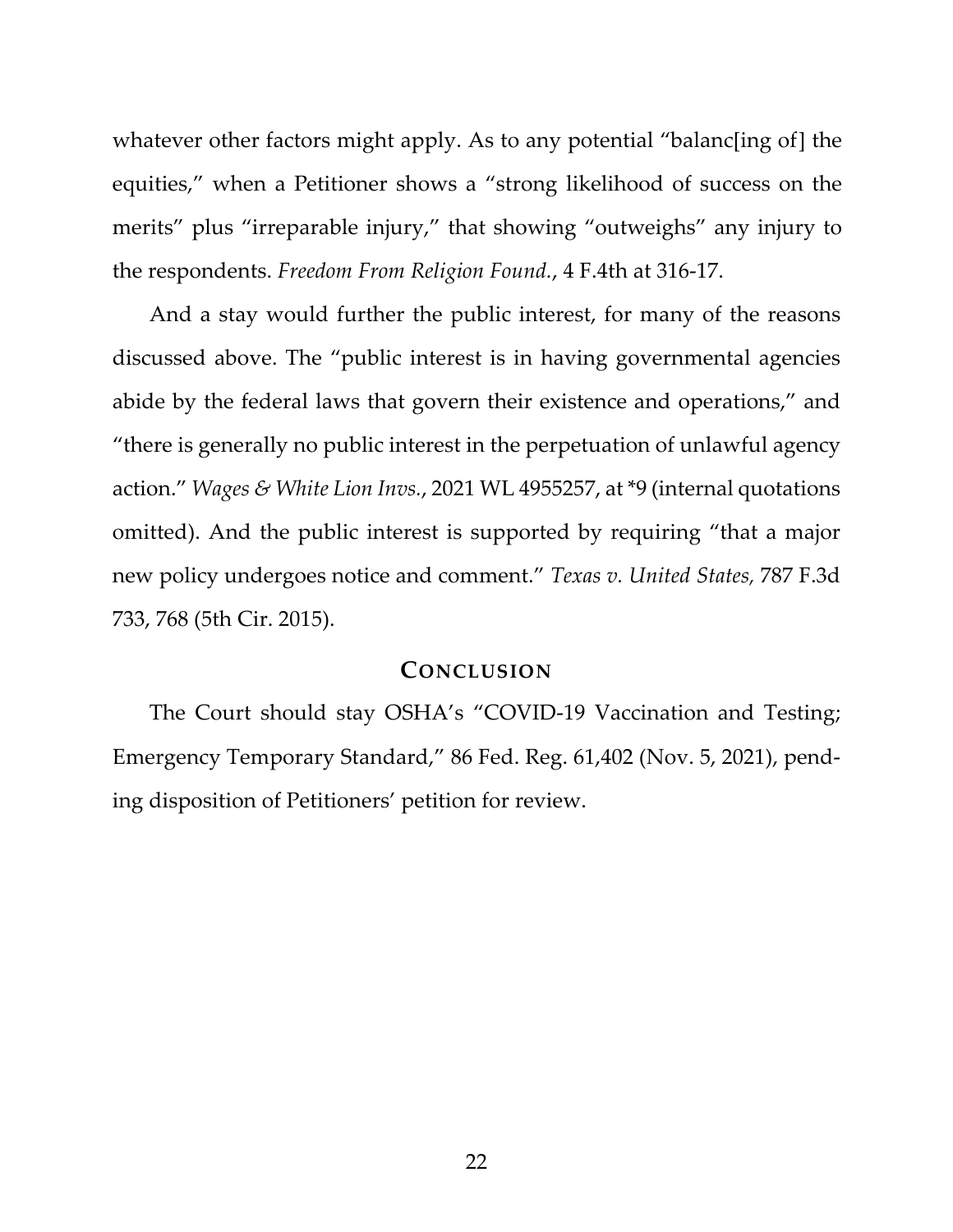Dated: November 9, 2021 Respectfully submitted,

Scott A. Keller Joshua P. Morrow LEHOTSKY KELLER LLP 919 Congress Ave. Austin, Texas 78701

Katherine C. Yarger LEHOTSKY KELLER LLP 1550 Dayton St. Unit 362 Denver, CO 80010

*/s/ Steven P. Lehotsky*

Steven P. Lehotsky Michael B. Schon LEHOTSKY KELLER LLP 200 Massachusetts Ave. NW Washington, DC 20001 (512) 693-8350 steve@lehotskykeller.com

*Counsel for Petitioners*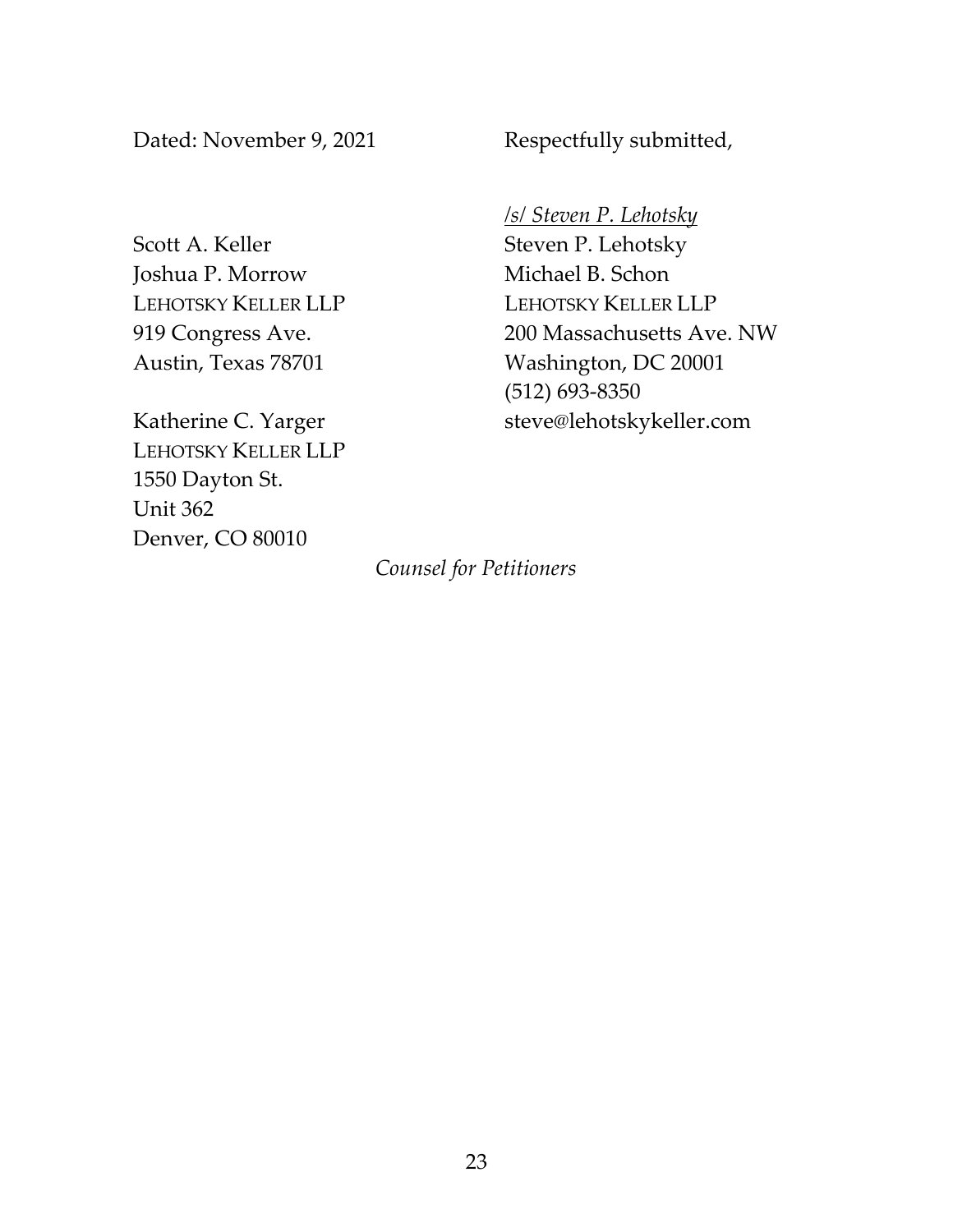#### **CERTIFICATE OF CONFERENCE**

 On November 9, 2021, I conferred with Martin Totaro, counsel for Re- spondents, who stated that Respondents oppose the relief requested in this motion.

/s/ *Steven P. LehotskY*

Steven P. Lehotsky

# **CERTIFICATE OF SERVICE**

On November 9, 2021, this brief was served via CM/ECF on all registered counsel and transmitted to the Clerk of the Court. Counsel further certifies that: (1) any required privacy redactions have been made in compliance with Fifth Circuit Rule 25.2.13; and (2) the document has been scanned with the most recent version of a commercial virus scanning program and is free of viruses. No paper copies were filed in accordance with the COVID-19 changes ordered in General Docket No. 2020-3.

> /s/ *Steven P. Lehotsky* Steven P. Lehotsky